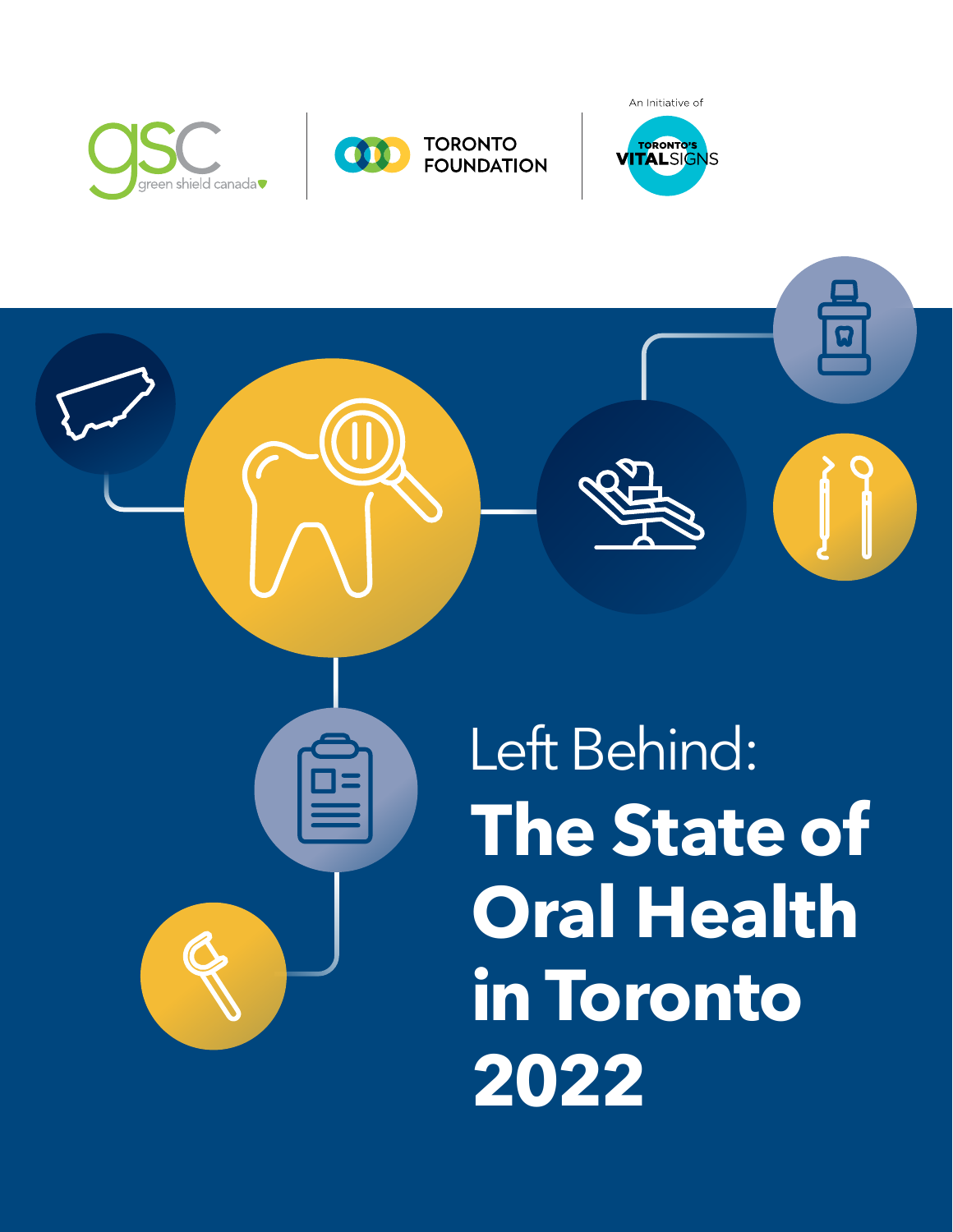# <span id="page-1-0"></span>**Land acknowledgement**

We would like to acknowledge that we are situated upon traditional territories of the Huron-Wendat, Anishinabek Nation, the Haudenosaunee Confederacy and the Mississaugas of the Credit First Nation. Today, the meeting place of "Tkaronto" (Toronto) is still the home to many Indigenous peoples from across Turtle Island, and we are grateful to have the opportunity to work in the community, on this territory.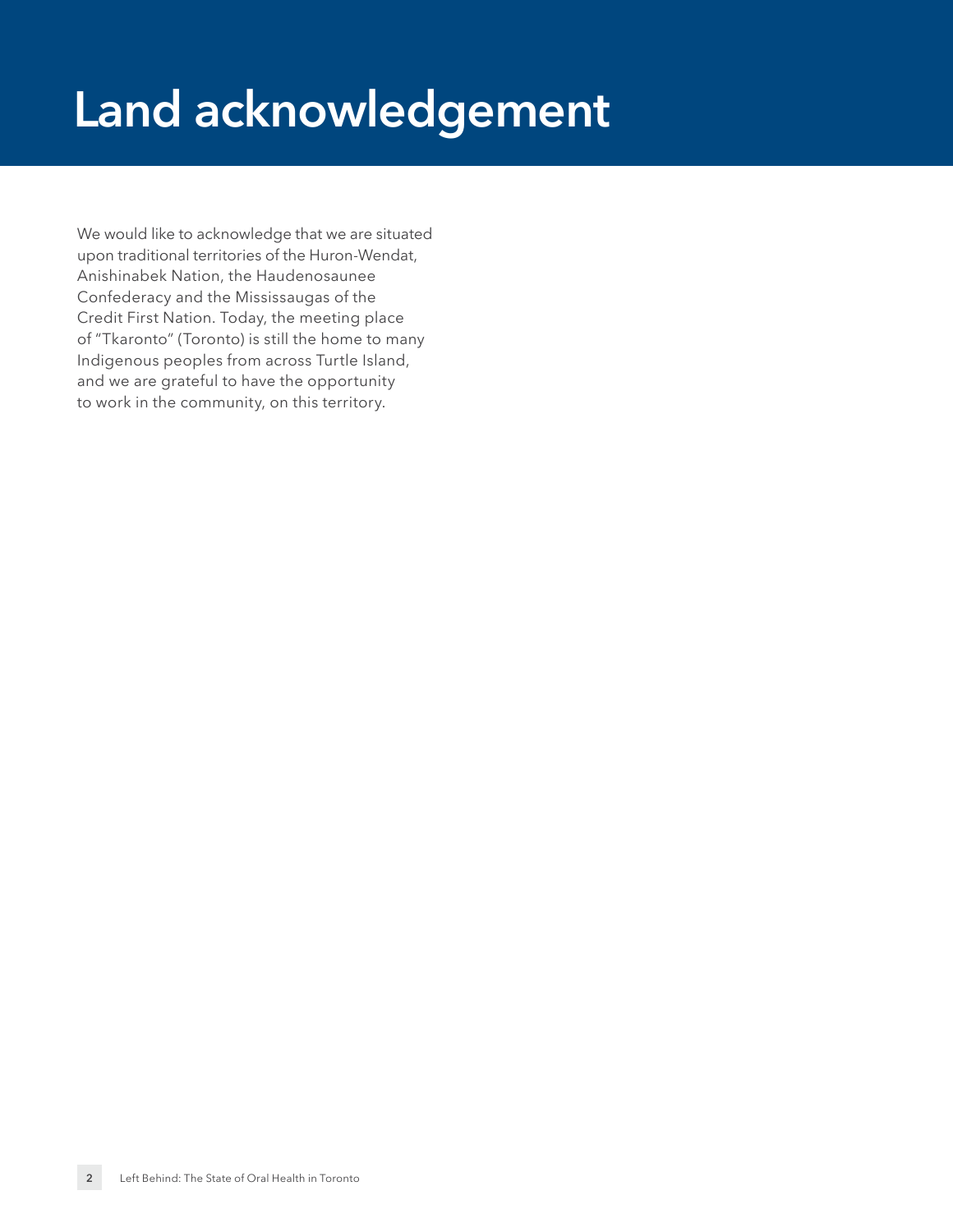# **Acknowledgements**

Left Behind: The State of Oral Health in Toronto would not have been possible without the funding, advice, and content provided by Green Shield Canada.



#### **Lead researcher and author** Steven Ayer **Copy editor and proofreader**

Jennifer D. Foster

#### **Executive editors and producer**

Green Shield Canada and Toronto Foundation staff

#### **Design**

Gravity Inc

#### **Acknowledgements**

A number of advisors in the community, across the country, and from Green Shield Canada (GSC) and Toronto Foundation provided advice and direction on this report. It would not be possible without their incredible contributions.

All opinions and interpretations in this report are the opinions, interpretations, or perspectives of the author and editorial team and do not necessarily reflect the opinions of any organizations or people referenced in this report. All analysis is by the author and any mistakes are his alone.

#### **About Green Shield Canada**

At GSC, our purpose is to make it easier for people to live their healthiest lives, which is why we invest in the health and wellbeing of Canadians through innovative community partnerships. As a not-for-profit social enterprise providing health benefits and digital health services from coast-to-coast, generating a positive social impact and making a difference is at the core of who we are.

[greenshield.ca](http://greenshield.ca)

#### **About Toronto Foundation**

**Purpose:** We aim to create a more fair and just society where everyone can thrive by mobilizing those with resources and the will to partner with others. The new philanthropy focuses on co-creating a society that fights exclusion and marginalization, creates a sense of wellbeing and belonging and promotes trust.

**Mission:** To connect philanthropy to community needs and opportunities.

**Vision:** A city of informed, engaged philanthropists accelerating meaningful change for all.

**Values:** Brave, thoughtful action. Humility in our relationships. Public trust above all.

[torontofoundation.ca](http://torontofoundation.ca)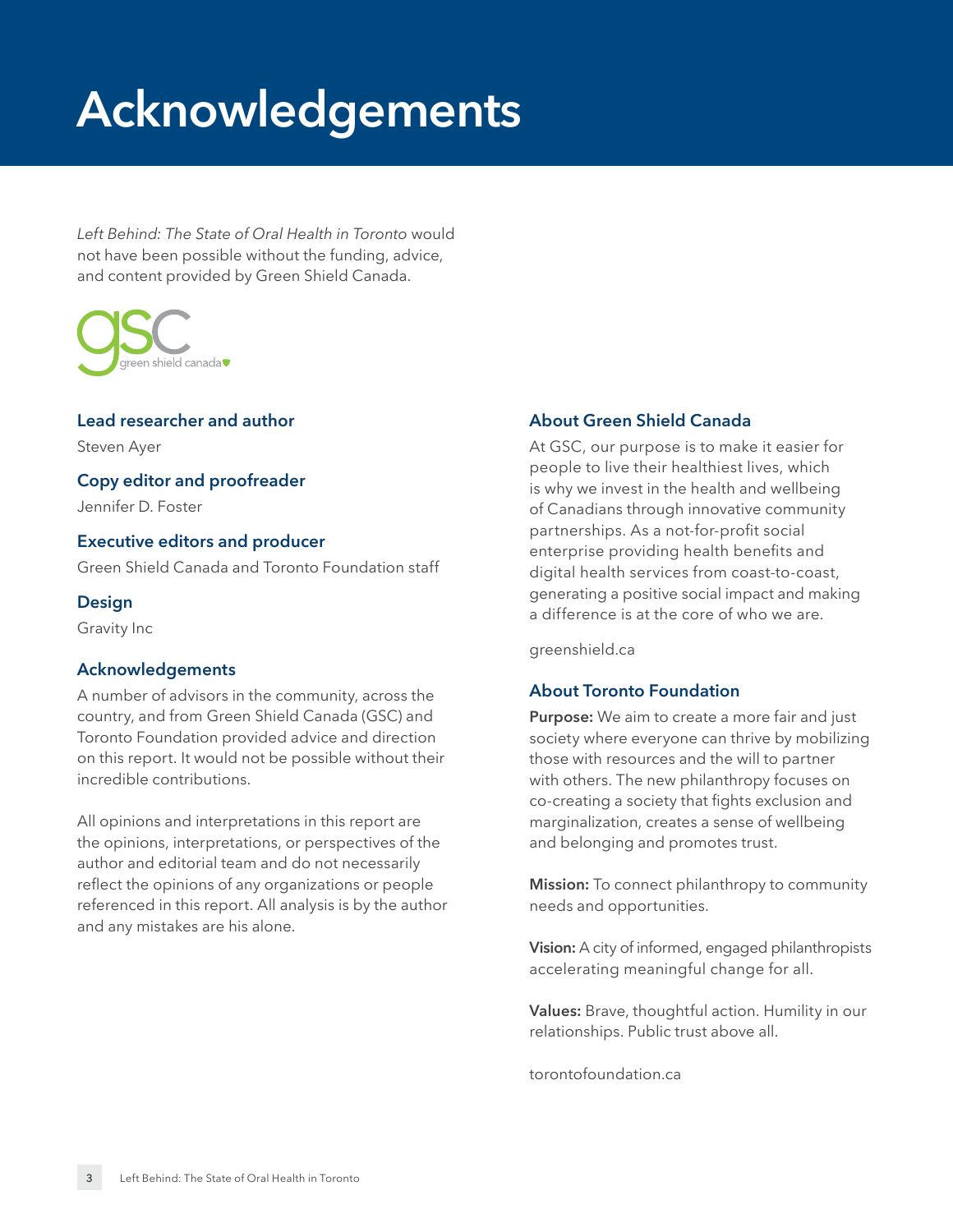# **Contents**

| 2 |                                                                                                       |  |
|---|-------------------------------------------------------------------------------------------------------|--|
|   | The state of oral health in Toronto 9                                                                 |  |
|   | Dental insurance coverage in<br>Toronto is slightly below the                                         |  |
|   | People without dental insurance<br>are avoiding going to the dentist10                                |  |
|   | The lack of preventative oral<br>healthcare leads to emergency<br>room (ER) visits and other costs 10 |  |
|   | Oral health, affordability<br>and dental insurance in<br>marginalized communities  14                 |  |
|   | Racialized people and immigrants  15                                                                  |  |
|   |                                                                                                       |  |
|   | Food-insecure individuals  18                                                                         |  |

**[Oral health of children in Toronto ..........](#page-24-0) 25**

[than adults .................................................](#page-24-1) 25

[Screenings in schools ..............................](#page-24-2) 25

racialized students .................................. 25

**[Oral health and COVID-19 .......................](#page-25-0) 26**

[the pandemic ............................................](#page-25-1) 26

**[infrastructure in Toronto ...........................](#page-26-0) 27**

[distributed across the city ......................](#page-26-1) 27

[Recommendations and options ............](#page-30-0) 31

**[Endnotes .......................................................](#page-31-0) 32**

Access to dental care is unequally

Children in Toronto generally have better dental coverage

[Lower dental visits among](#page-24-3) 

People have been putting off going to the dentist during

**Improving oral health** 

| <u>I UUU-IIISELUIE IIIUIVIUUAIS  IU</u> |
|-----------------------------------------|
| Homeless and precariously               |
|                                         |
|                                         |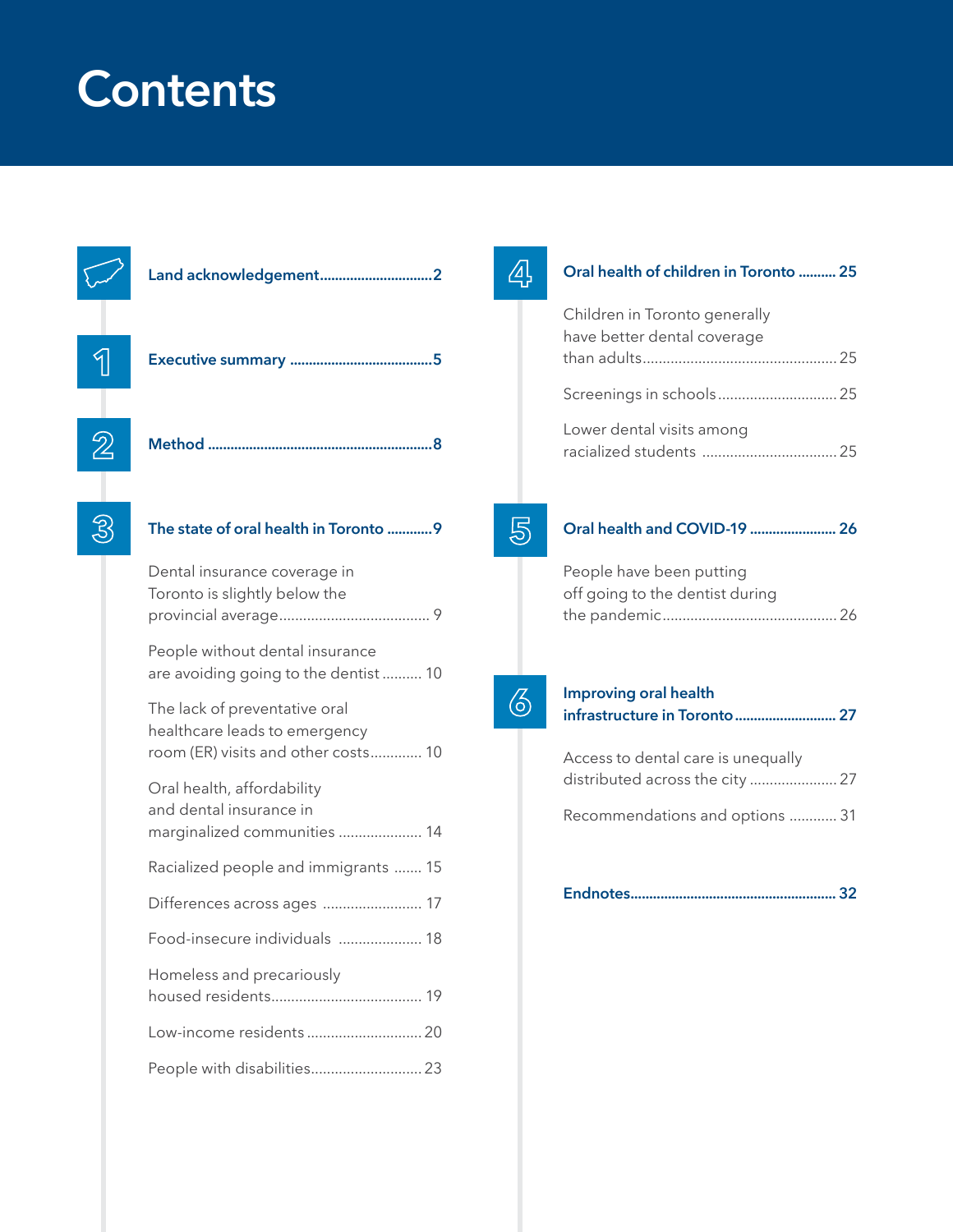# <span id="page-4-1"></span><span id="page-4-0"></span>**Executive summary 01**

Across Canada, one in three people lacks coverage for dental care, while low-income Canadians are four times more likely to avoid seeing a dentist because of cost and two times more likely to have poor dental outcomes. Access to dental care is often overlooked and underfunded, and is deeply intertwined with complex social issues, including the rise of precarious employment and food insecurity. One thing is clear: for many of the most vulnerable people in our communities, the current system has left them behind and without support. How did we get here and what can be done?

#### **Oral health needs of Toronto residents in 2017/2018**



### **860,000**

did **not** have **dental insurance** in 2017/2018





people **avoided going to the dentist due to cost** in the last 12 months



#### M or e than **4 00**

residents go to the dentist only for **emergency care or never**



## **257,000**

residents report **persistent pain in their mouths**



#### **170,000**

report **dissatisfaction** with the **appearance of their teeth** or **dentures**

**Source:** Canadian Community Health Survey, 2017/2018.

**Notes:** This survey likely undercounts the number of people with poor oral health due to the difficulty in surveying marginalized groups (such as the precariously housed) who disproportionately have poor oral health. Data capture is from residents 12 years of age and older.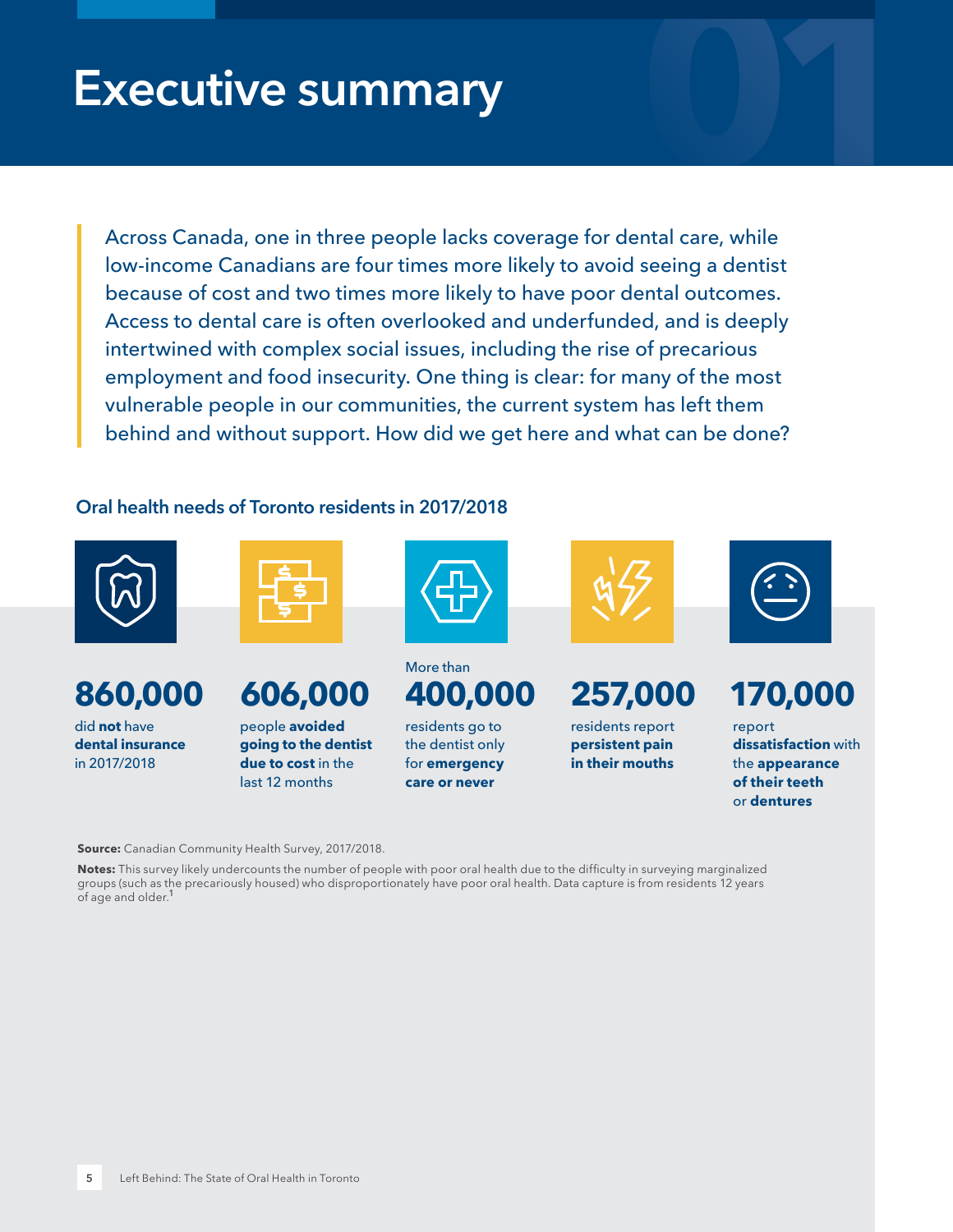This report highlights the importance of oral health and analyzes the state of oral health in the City of Toronto, compared to other regions. It also takes a deeper look at who has dental insurance in Toronto and who doesn't and provides recommendations for how oral health outcomes can be improved in the region. It outlines community organizations, public health efforts and initiatives underway in Toronto that are providing critical oral health programs.

This study draws on data from the 2017/2018 Canadian Community Health Survey (CCHS), the most recent reliable data at the time of this report writing. The CCHS includes responses from 2,213 respondents from the Toronto Health Unit aged 12 years and older (labelled as "Toronto" throughout) and offers a glimpse into the state of oral health in the community, further summarized throughout this report. This study also draws on the existing oral health literature and interviews with local oral health experts.

Toronto is Canada's financial capital and home to many of the country's highest earners, yet a staggering 861,000 residents (35%) do not have dental insurance coverage.[2](#page-31-1) Toronto has low rates of coverage compared to other larger health units. Toronto, York and Peel health units have notably lower coverage, with rates ranging from 64% to 66%. At 65%, the rate of dental coverage for Torontonians is notably lower than the 71% for residents getting dental coverage in larger health units outside the Toronto CMA.

#### **Key findings in the report include:**

#### **The oral health situation in Toronto is worse than in other large health units**

- In 2017/2018, 861,000 residents did not have dental insurance, 606,000 avoided the dentist due to cost, and more than 257,000 reported persisted pain in their mouth.
- People without dental insurance were 3.3 times as likely to avoid the dentist due to cost compared to those with dental insurance.

• People without dental insurance had worse oral and physical health. Beyond direct oral health implications, oral inflammation is associated with heart disease, tooth pain is linked with depression, and educational and work performance is lower among those with worse oral health.

#### **Low oral health investment in Canada and Ontario and rapidly rising costs**

- Canada has much lower public spending on dental care than other OECD countries. Ontario has the lowest public oral health spending across provinces.
- Over the last 20 years, the cost of dental care services has increased at nearly twice the rate of inflation (81% versus 41%).

#### **Profound challenges for groups that are marginalized**

- Immigrant residents are much less likely not to have dental insurance than those born in Canada (41% versus 28%).
- Racialized residents are more likely not to have dental insurance than white residents (38% versus 33%).
	- These challenges extend to the children of racialized residents. For example, the 2016/2017 Toronto District School Board Student Census found that 13% of white students do not go to the dentist annually compared to 33% of Black students, 26% of Indigenous students, and 36% of South Asian students.
- Seniors were the most likely to not have dental insurance, with more than 60% of those over age 70 going without.
- More than 45% of those who were moderately or severely food insecure avoided the dentist due to cost, with more than half of those moderately food insecure lacking dental coverage (55%).
- Those with difficulties communicating and self-care are particularly likely to report not having dental insurance and report very low oral health.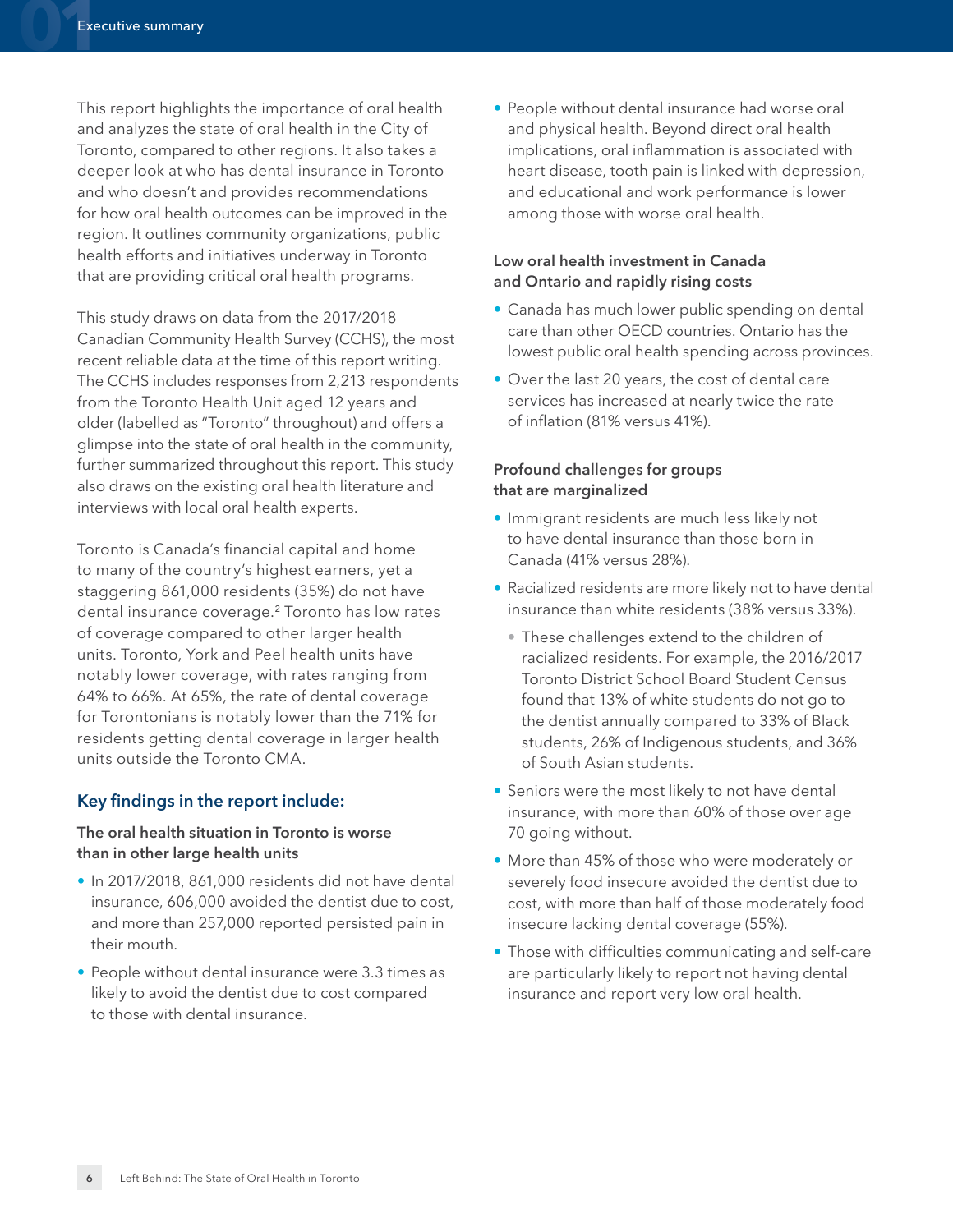#### **Low-income and precarious work tied to lower dental coverage**

- More than half of the self-employed (57%) and nearly four in ten part-time employees (42%) lacked dental coverage, compared to only one in four (25%) full-time employees.
- More than half of the lowest-income employees lacked dental coverage, and almost all of the lower rates of dental coverage in Toronto versus the rest of the province comes from those employees making less than \$40,000 per year.
- Residents earning in the 10<sup>th</sup> to 20<sup>th</sup> household income bracket had the lowest rates of dental coverage. While 41% of those in the bottom 10% are not covered, 67% of those in the 10<sup>th</sup> to 20<sup>th</sup> percentile income bracket are not because they are ineligible for public dental programs.

With an aging population and an increase in precarious work and jobs without guaranteed salaries or benefits, this problem will likely be exacerbated over the next few years, unless there is timely action. During the pandemic, food insecurity has soared, with the Daily Bread Food Bank seeing

a tripling of new clients in the early months of the pandemic.<sup>[3](#page-31-1)</sup> In addition, as Toronto has become one of the most expensive housing markets globally,<sup>[4](#page-31-1)</sup> this has and will continue to leave individuals with fewer financial resources available for dental care and other critical healthcare needs. Already, renters report much worse oral health and fewer visits to the dentist than homeowners, primarily because of cost.

Together, all of this paints a clear picture: access to dental care is not only a health concern, but it also represents a significant social issue that is intricately connected to the broader wellbeing of community members. During the pandemic, it has become even more clear (although already well-established) that gaping inequalities exist in our society, and Canada's dental care system is no exception. Improved access to oral healthcare could be a plank of any build back better initiatives. "Essential workers," who are more likely to be racialized, have borne the brunt of the pandemic and are more likely to lack dental insurance. Even as these workers have kept society functioning, many of them do not have access to basic benefits, including dental care.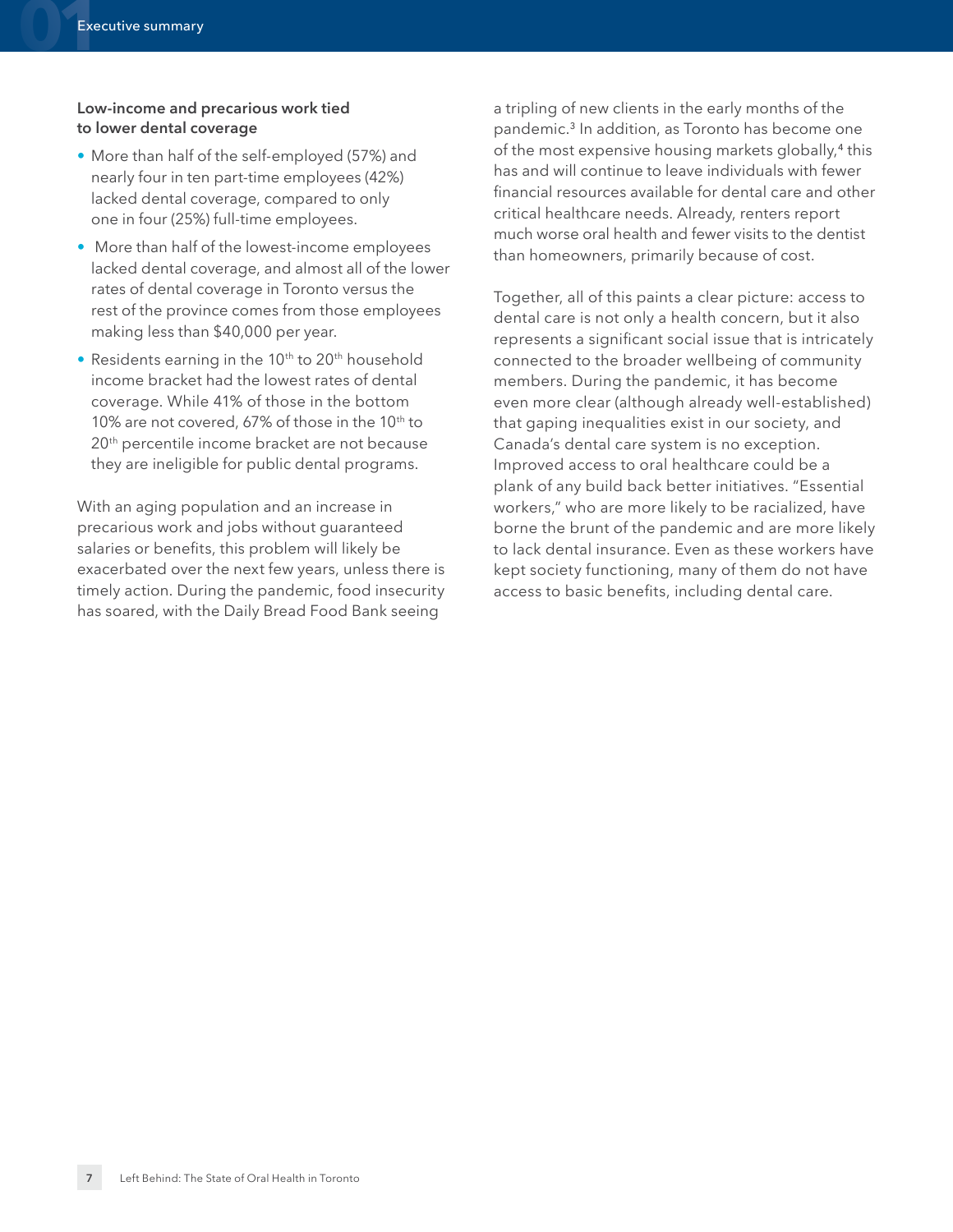# <span id="page-7-0"></span>**Method 02**

This study makes use of the Canadian Community Health Survey (CCHS) from 2017/2018.

The survey is a voluntary, cross-sectional survey that collects health status and health systems utilization and health determinants, including dental care, dental insurance and oral health information.

The CCHS surveys approximately 65,000 people aged 12 years and older from across Canada each year and provides reliable health information at the regional level every two years. This report uses the combined data from 2017 and 2018.

The Public Use Microdata File (PUMF) was used for this analysis. The City of Toronto Health Unit had 2,213 valid responses in the PUMF.

#### **Limitations**

All data is self-reported and may not be recalled accurately. The survey is offered in English and French.

While the CCHS is the most widely used source for understanding regional health trends, like any survey, it tends to underrepresent low-income populations, people who do not speak official languages, newcomers, precariously housed individuals and other populations of interest, and the survey likely underestimates some challenges because of this.

In this report, sub-regional segmentation is used, which should be interpreted with caution. In addition, this data makes comparisons between the 2005 and 2017/2018 Canadian Community Health Surveys. In 2015, a new collection and sampling strategy were implemented, and any comparisons should be interpreted with caution.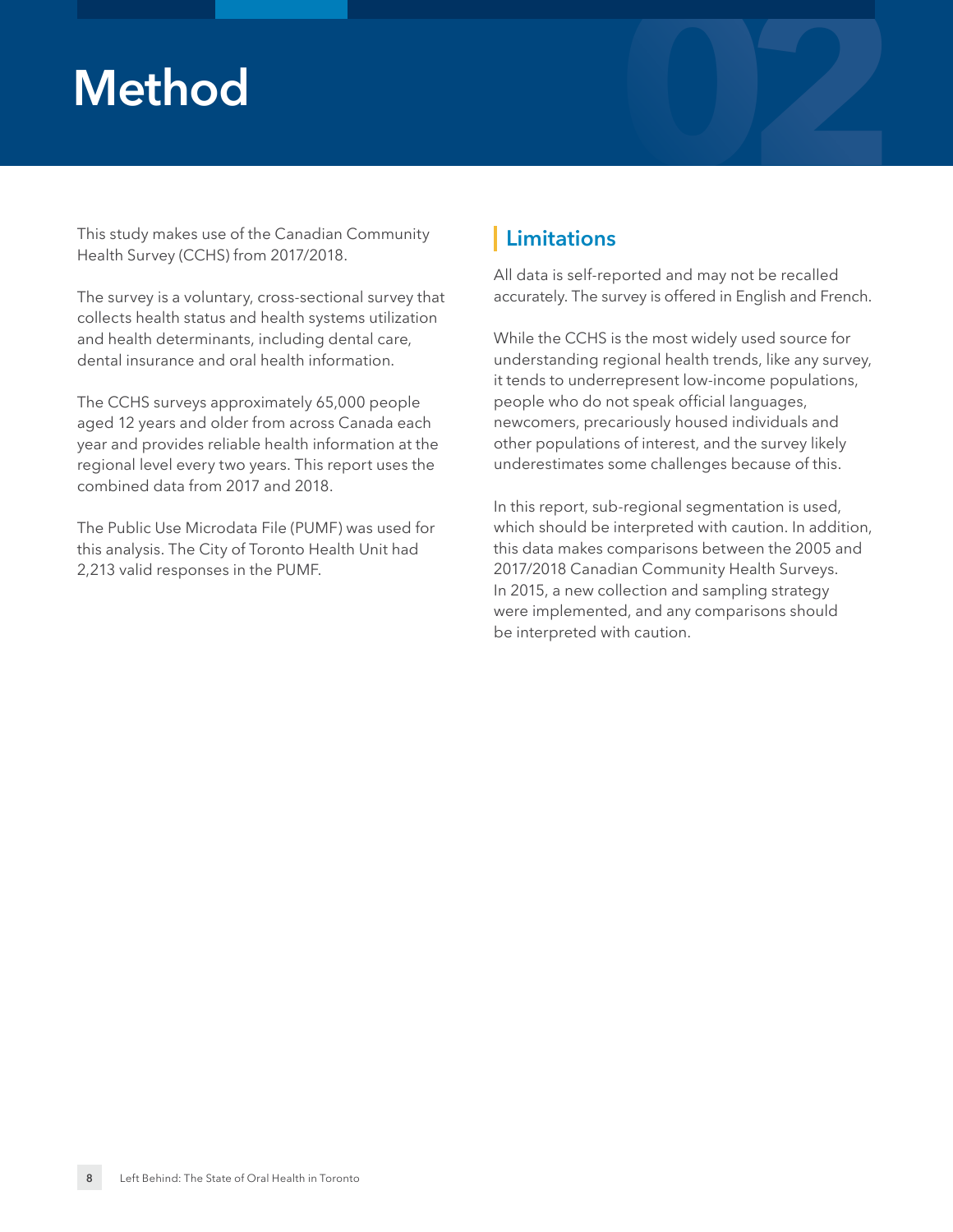# <span id="page-8-0"></span>**03 The state of oral health**  in Toronto

#### <span id="page-8-1"></span>**Dental insurance coverage in Toronto is slightly below the provincial average**

The high cost of dental care in Ontario means that most people need to rely on private insurance or pay out-of-pocket. About 50% of oral health spending comes from employer-provided benefits, 44% is paid out-of-pocket and only 6% comes from public sources.[5](#page-31-1)

Only 65% of Toronto residents have dental insurance, below the provincial average of 67% and ranking 12<sup>th</sup> out of the 13 larger health units in Ontario for which

Rates of dental insurance, 2017/2018, Ontario

data is reported (behind only Peel). Nevertheless, private dental insurance programs have played an essential role in maintaining good levels of oral health among people who are fortunate enough to have insurance.

Toronto's rate of 65% of the population with dental coverage is notably lower than the 71% average among health units not in the Toronto CMA. Only York, Peel, and Toronto are fully within the boundaries of the Toronto CMA, and the rate within these health units ranges from 64% to 66%.

#### Rates of self-perceived "excellent" or "very good" oral health, 2017/2018, Ontario





**Source:** Canadian Community Health Survey, Public Use Microdata File, 2017/2018.

**Notes:** Data reflects non-age standardized weighted numbers. Analysis by author. Smaller health units refers to all health units in the province of Ontario that are not depicted in the chart. All averages are simple averages of health units, not weighted averages.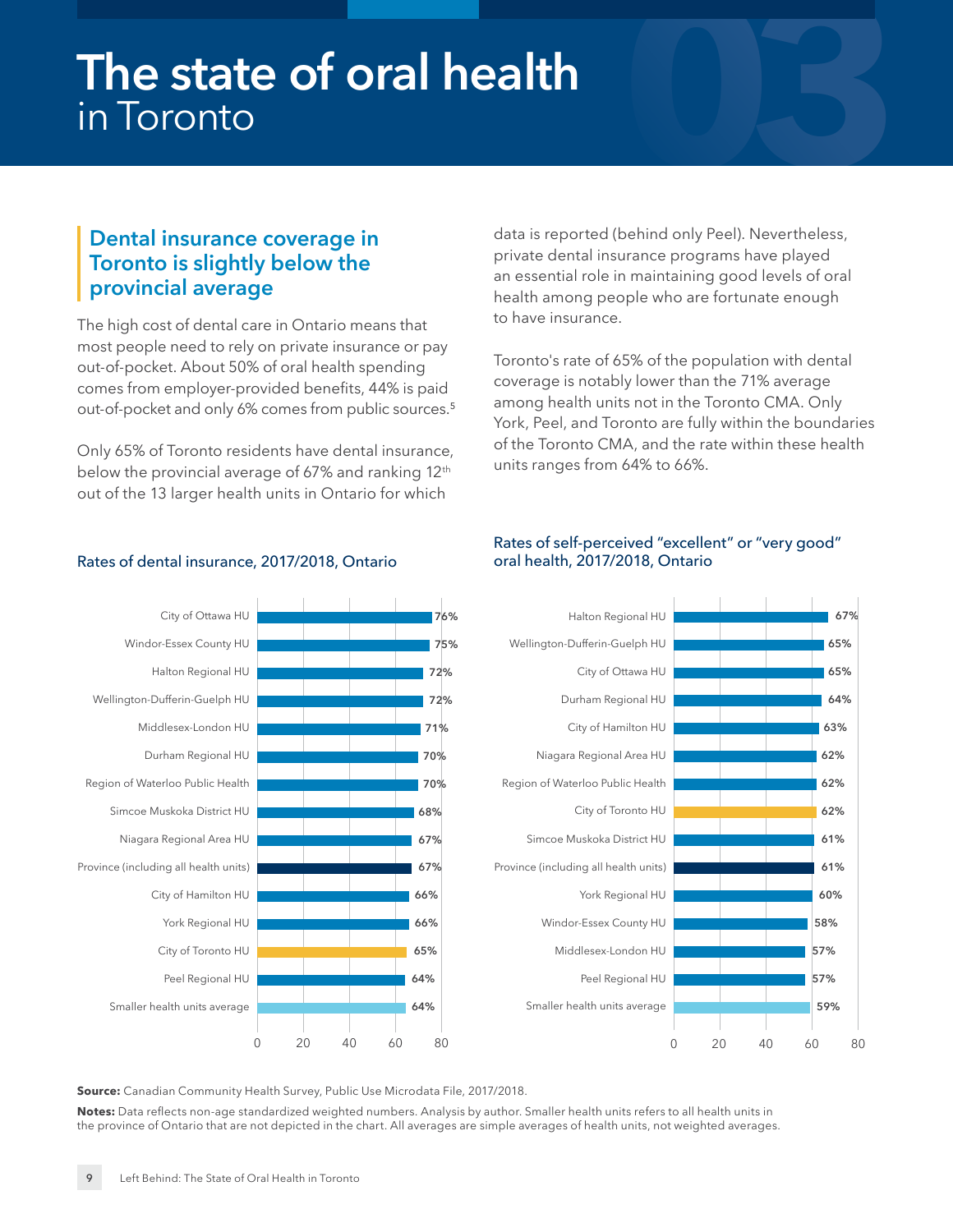#### <span id="page-9-0"></span>**People without dental insurance are avoiding going to the dentist**

Regular visits to the dentist are important to maintain both oral and overall health. People who avoid going to the dentist are more likely to suffer severe health consequences in the future.

More than a third of residents (35%) don't have dental insurance in Toronto, and of those without insurance, almost half (46%) avoided going to the dentist in 2017/2018 due to the cost. This avoidance of dental services is unsurprising, considering the high costs of oral healthcare. In addition, the Consumer Price Index shows that over the last 20 years, dental care services have increased at nearly twice the rate of inflation (81% versus 41%). This rate of increase is higher than every other subcategory except tobacco.

In contrast, only 13% of people with dental insurance avoided going to the dentist due to cost. People with insurance still avoid the dentist due to cost because many employers, whether public or private, cover only a portion of dental care, meaning that seeking treatment can still entail high costs for people with insurance.

#### Percentage who avoided going to the dentist due to cost, 2017/2018, Toronto



**Source:** Canadian Community Health Survey, Public Use Microdata File, 2017/2018.

**Notes:** Data reflects non-age standardized weighted numbers. Analysis by author.

#### <span id="page-9-1"></span>**The lack of preventative oral healthcare leads to emergency room (ER) visits and other costs**

One of the primary impediments to expanding dental healthcare is cost. However, people without access to preventative oral healthcare often experience compounded health problems, which, in turn, provoke additional costs.

In 2015 in Ontario, there were 61,000 emergency room visits for dental problems, which cost the healthcare system around \$31 million, the most recent detailed information we found.<sup>[6](#page-31-1)</sup> The 5,003 dental ER visits in the Toronto Central Local Health Integration Network (LHIN) area contributed about \$2.6 million of this amount (St. Michael's Hospital reported that the average cost for a visit to its emergency room to see a physician about a dental emergency was at least \$513). There were 17,400 visits to physicians for dental problems in the Toronto Central LHIN, costing at least \$586,380 (based on a minimum cost to the Ontario Health Insurance Plan (OHIP) of \$33.70 per 15-minute visit).

Beyond the immediate costs of treating dental problems in physicians' offices and in emergency rooms, inequitable access to preventative oral healthcare also leads to long-term costs associated with all the other diseases and conditions that may develop because of poor oral health.

A 2014 Canadian study found that more than one in five Canadians were avoiding the dentist due to cost, and the study discovered that these individuals "had more untreated decay, missing teeth, and reported having poorer oral health and oral pain more often [than those who did not avoid the dentist due to costl."[7](#page-31-1)

The study also demonstrated that reducing financial barriers to accessing oral healthcare could lead to a healthier and more productive society and could have significant economic benefits. They note that this would be achieved by reducing cardiovascular disease (which the researchers note is closely connected to gum disease and poor oral health and costs the Canadian economy \$20.9 billion every year) and by limiting working hours lost due to dental pain (an estimated 40 million working hours are lost annually in Canada due to dental pain), which results in more than \$1 billion in lost productivity per year.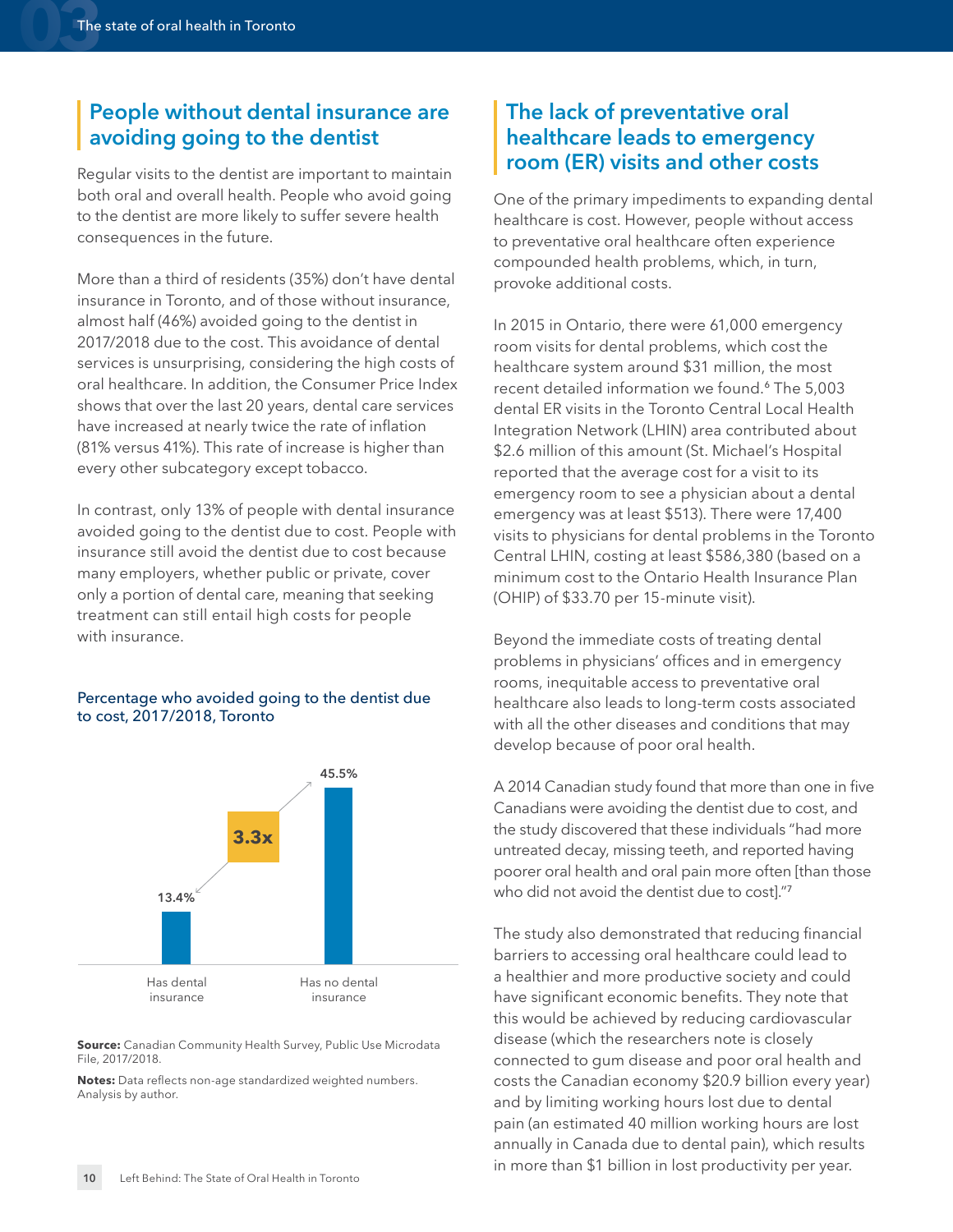#### <span id="page-10-0"></span>**Why oral health is important**

Oral diseases, including tooth decay and gum disease, are among the most common chronic diseases affecting millions of Canadians. Oral health is highly interconnected with overall health and wellness, and poor oral health makes it difficult for people to live healthy and fulfilling lives.

#### **General physical health**

Poor oral health is associated with higher rates of heart disease and respiratory illness, causes complications with diabetes,<sup>[8](#page-31-1)</sup> and has broad implications for quality of life. People who have no access to preventative oral health often develop serious conditions that need to be treated in hospital emergency rooms.

#### **Mental health**

Longitudinal studies have shown that oral health issues such as persistent pain trigger depression<sup>[9](#page-31-1)</sup> and that mental health issues can also contribute to poor oral health.[10](#page-31-1) Poor oral health reduces self-confidence and can make it harder for people to socialize.<sup>[11](#page-31-1)</sup> People with severe mental illnesses are 2.7 times as likely to lose all their teeth compared to the general population.<sup>[12](#page-31-1)</sup>

#### **Education**

Students with poor oral health have lower attendance, lower grades, and higher odds of dropping out.[13](#page-31-1) Schools across Ontario screen students for oral health problems, and students from marginalized communities are more likely to have oral health problems. Approximately 26,000 students were screened by Ottawa Public Health hygienists in 2014/2015: 9% were identified as having dental needs, and 5% with urgent treatment needs.<sup>[14](#page-31-1)</sup>



#### **Employment**

Dental pain leads to lower productivity and higher absences from work,<sup>[15](#page-31-1)</sup> while poor oral health can make it more difficult for people to get a job,<sup>[16](#page-31-1)</sup> and employment programs with added oral health components have seen better employment outcomes.[17](#page-31-1)

The rise of precarious jobs without dental insurance poses a major risk to the oral health of Canadians, especially those from marginalized communities.

#### **Food security**

Low-income Canadians and the working poor struggle to buy healthy food, and therefore are at risk of poor oral health. More than a third of food insecure individuals in Ontario report frequent discomfort eating food.[18](#page-31-1)

#### **Connection with affordable housing**

For many Canadians, housing costs are taking up an increasing percentage of income,<sup>[19](#page-31-1)</sup> meaning they have less money to spend on their oral health. As rent and mortgage costs continue to soar across Toronto, the inability of many people to attend to their oral health will most likely increase.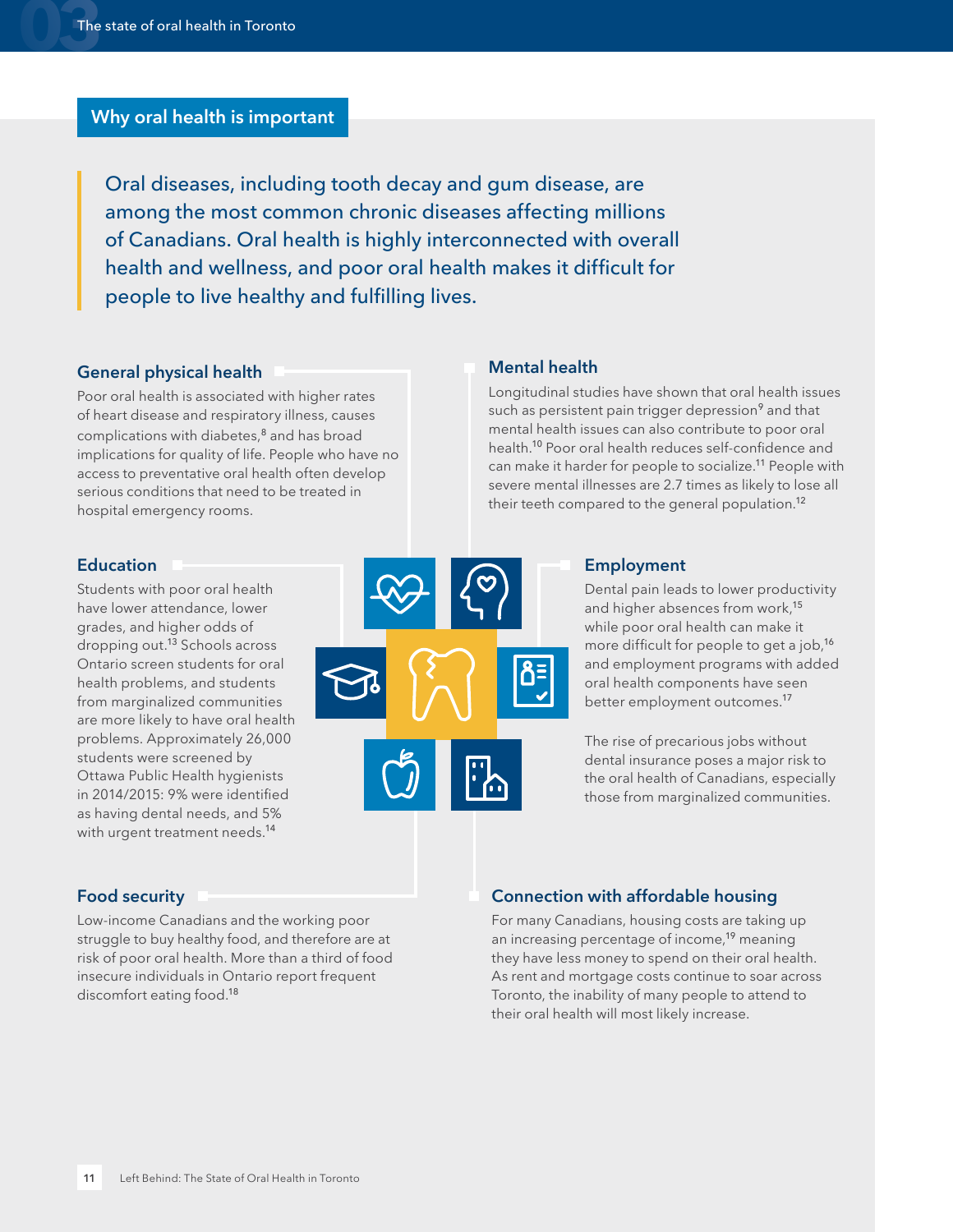#### **Canada and Ontario have underinvested in oral health**



#### Percentage of dental spending from public sources, select OECD countries, 2013

**Source:** Dentistry in Alberta: Time for a Checkup?<sup>[20](#page-31-1)</sup>

The story of oral healthcare in Canada, and in Ontario specifically, is one of chronic underinvestment.

Canadians are generally proud of our universal healthcare, but dental care is one of the major omissions of the system.

Canadians like to compare our healthcare to the more private American system favourably, yet only 5% of dental spending in Canada comes from public sources, compared to 10% in the US.

**0 10 20 30 40 50 60 70 80** When comparing Canada's public investment in dental care with other high-income countries, the picture becomes even bleaker. In OECD countries, an average of 32% of dental spending comes from public sources, and this figure is significantly higher in both Germany (64%) and Japan (77%).

Per capita spending on dental care also differs widely across Canada. The three territories (Nunavut \$302, Northwest Territories \$282, and Yukon \$195) each spend significantly more than any of the provinces. The Canadian average is \$25, and the prairie provinces are all significantly above average.

In 2017, Ontario spent only \$6 per capita on oral healthcare, less than half of New Brunswick (\$17), which had the second lowest spending. While the implementation of new programs such as the Ontario Seniors Dental Care Program in 2019 have boosted this spend significantly in recent years, Ontario still lags behind other provinces in its public investments in oral health.

Ontario is by far the most populous Canadian province and accounts for more than a third of the country's population. The fact that public spending in Ontario is so low means that millions of Canadians live without comprehensive coverage.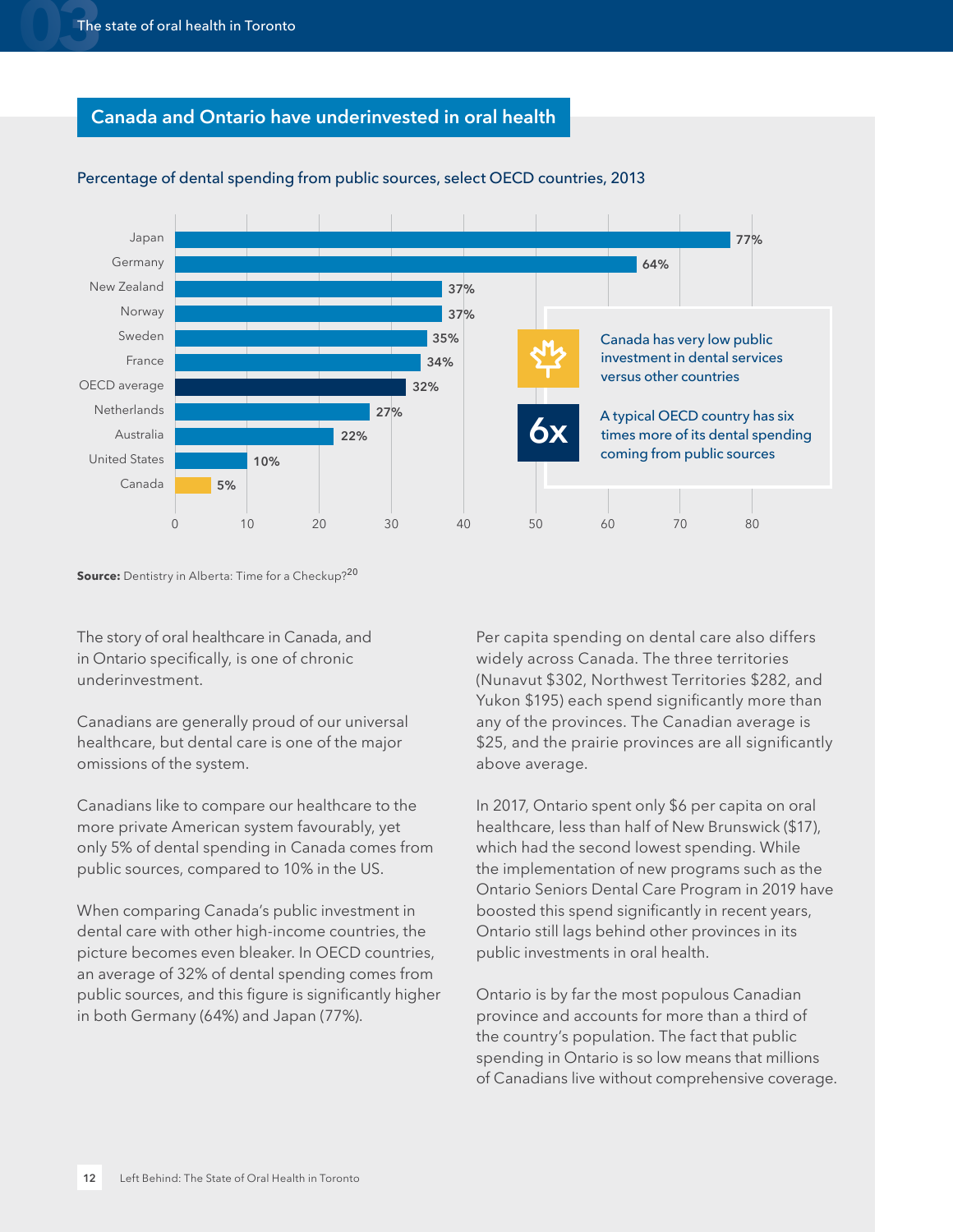#### **Canada and Ontario have underinvested in oral health**



#### Public dental care expenditure in Canada, by jurisdiction, 2017, current dollars

**Source:** Dentist in Alberta: Time for a Checkup?<sup>[21](#page-31-1)</sup>

**Note:** This chart was developed before a new seniors dental program was introduced, but due to its very focused spending on low-income seniors, with about 50,000 of the 2.5 million seniors in the province enrolled (see section on senior later in the report), it would not substantially change the portrait of oral health spending in Ontario.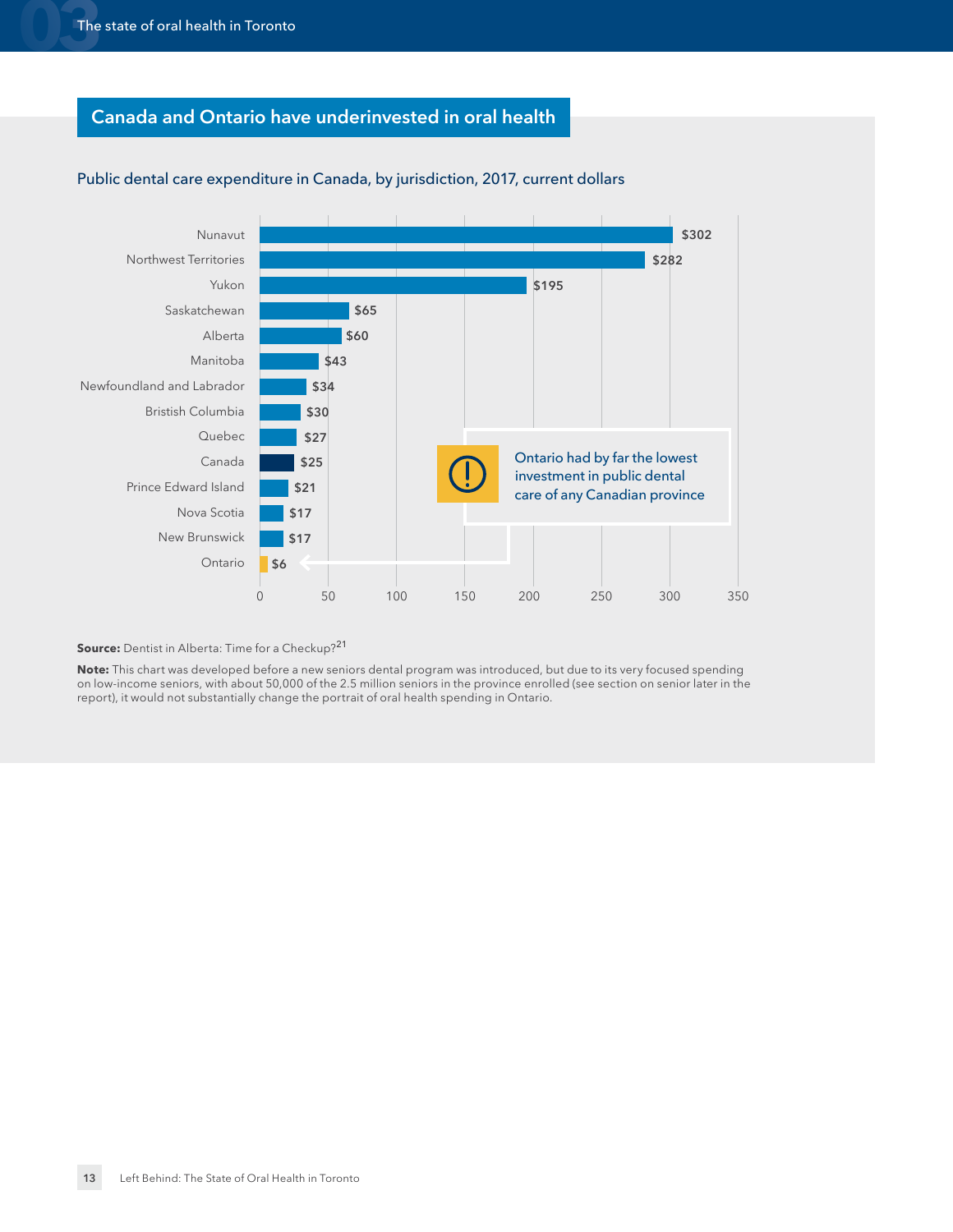#### <span id="page-13-0"></span>**Oral health, affordability and dental insurance in marginalized communities**

#### **Overall oral health**

Food-insecure households report the lowest oral health of any segment we analyzed in the CCHS when asked about oral health. For example, in Toronto, only 46% of severely food-insecure households and 38% of moderately food-insecure households rate their oral health as excellent or very good, compared to 65% of food-secure households. In general, low income was also a strong predictor of lower-than-typical

oral health, with those individuals with an annual household income of less than \$20,000 reporting the worst oral health. In contrast, those with household incomes above \$80,000 per year had better-than-average oral health. Recent immigrants and renters also tend to have particularly poor oral health.

Although 65% of Toronto residents have dental insurance, certain groups of people are far more likely to lack insurance, avoid going to the dentist due to cost and rate their oral health as poor.

Only six groups of people are doing better than average in the city:

Conversely, other groups are more likely to lack insurance and have poor oral health. The following pages will look at the realities faced by these eight groups:

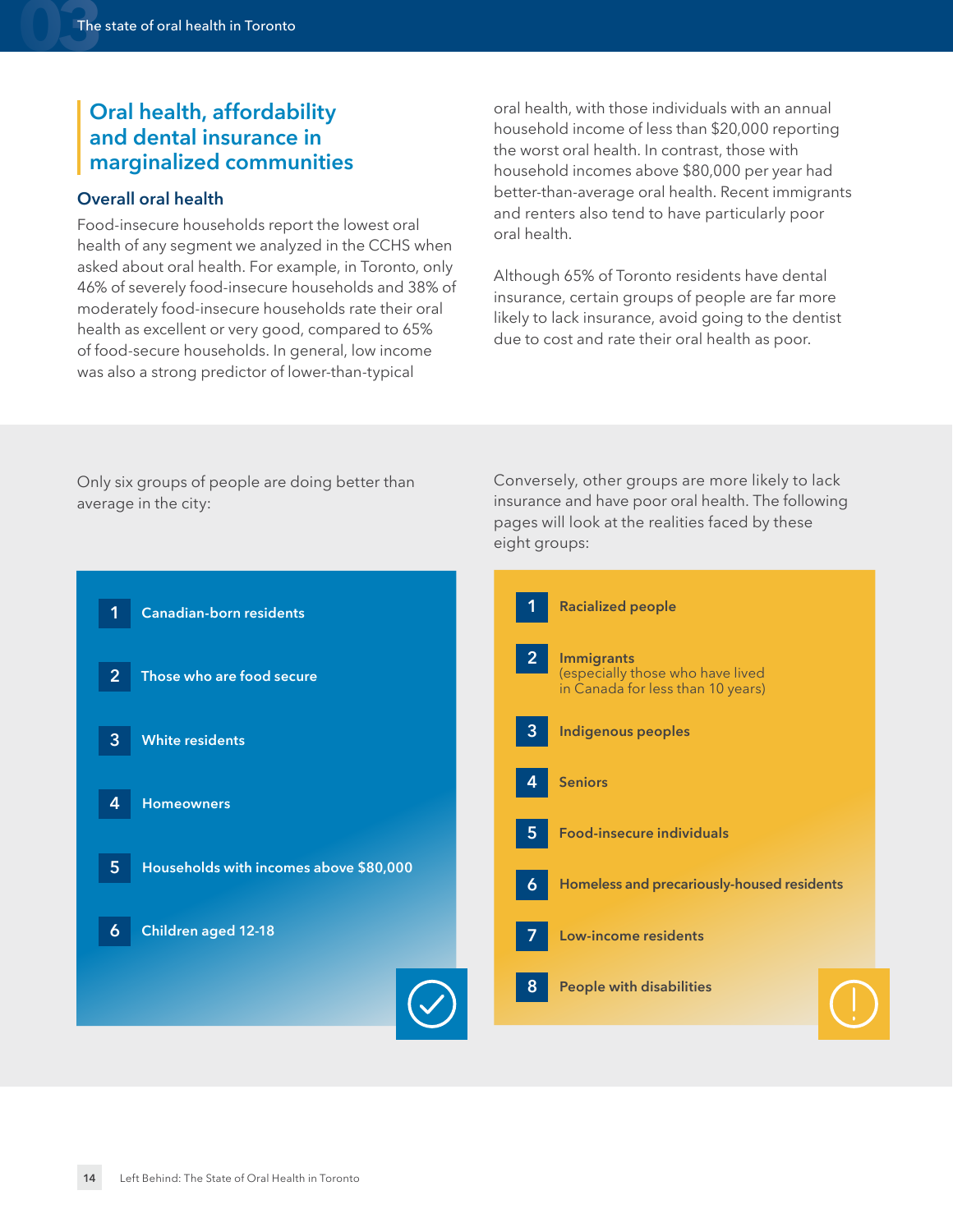#### <span id="page-14-0"></span>**Racialized people and immigrants**

#### **Racialized people and recent immigrants are less likely to have dental insurance**

More than one-third (35%) of Toronto Region residents do not have dental insurance. However, racialized residents (including Indigenous peoples) are less likely to have insurance (38% without insurance), compared to white residents (33% without insurance).<sup>[22](#page-31-1)</sup> A total of 28% of racialized residents avoided the dentist due to cost in the

last year, compared to 19% of white residents. Immigrants to Toronto are also less likely to have dental insurance (41%) than Canadian-born residents (28%). This points to how expanding dental coverage could play an important role in advancing racial equity in the region.

Lack of dental insurance compounds other challenges faced by newcomers, including low wages, language barriers and limited knowledge of available services. Overall, 29% of immigrants in Toronto avoided the dentist due to cost.



#### Percentage without dental insurance, by race and immigration status, Toronto, 2017/2018

**Source:** Canadian Community Health Survey, Public Use Microdata File, 2017/2018.

**Notes:** Data reflects non-age standardized weighted numbers. Analysis by author. All terminology is as described in the Canadian Community Health Survey in this chart. Terms like "Aboriginal" and "Visible Minority" are used in this chart to be consistent with the original data source, but elsewhere are described as "racialized" and "Indigenous."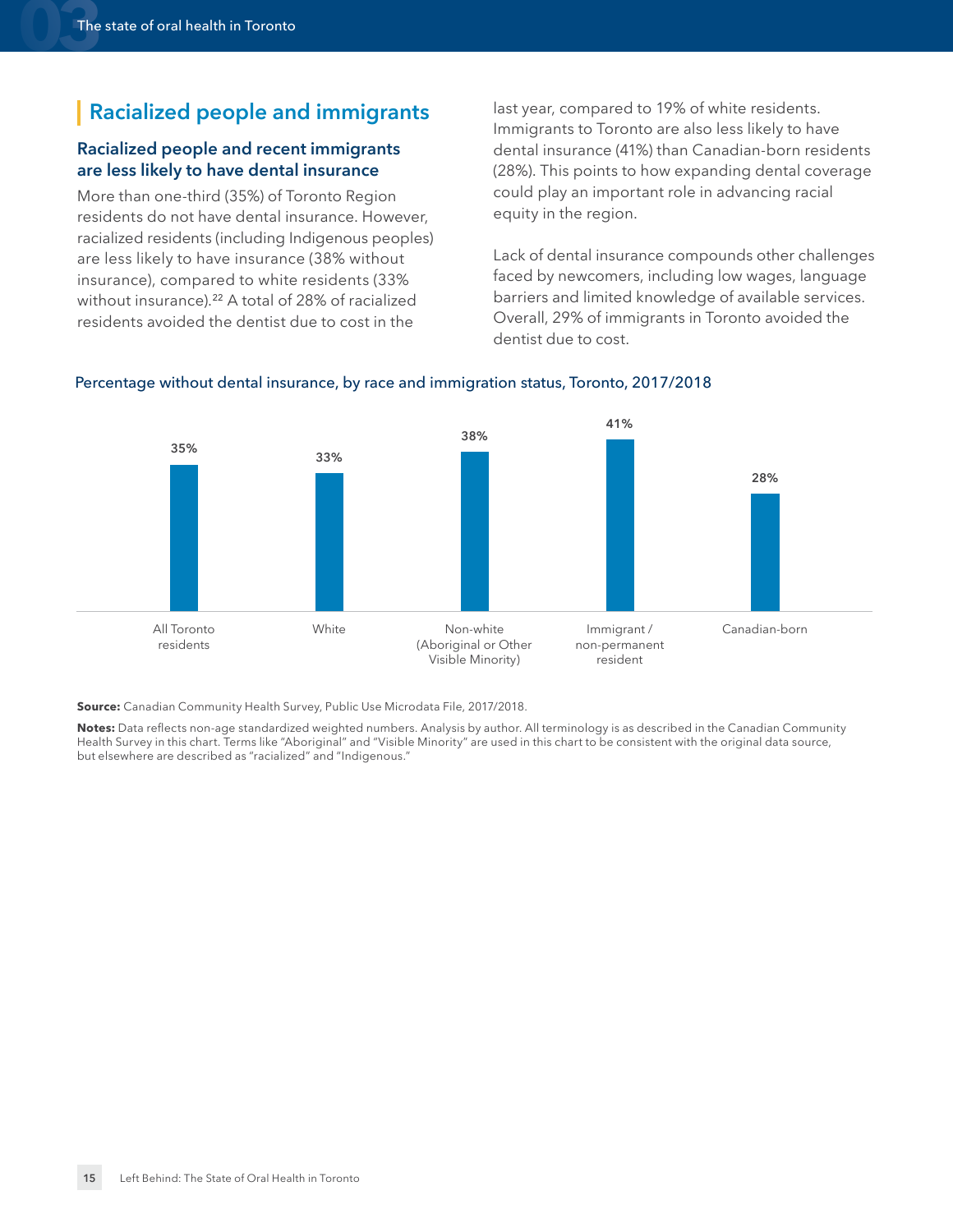#### <span id="page-15-0"></span>**Oral health in Indigenous communities**

More than 70% of Indigenous peoples in Ontario live in urban areas, but existing data sources often do not accurately represent the Indigenous population.[23](#page-31-1) For example, a study of the Indigenous population in Toronto found that the 2011 Canadian census underestimated the size of the Indigenous population in Toronto by a factor of two to four.[24](#page-31-1)

*Our Health Counts* is a research initiative, run by Well Living House and Seven Generation Midwives Toronto, that has been addressing these data gaps through an inclusive community-driven survey of Indigenous peoples in Toronto.

*Our Health Counts* found that Indigenous adults in Toronto have significantly poorer oral health than the general Canadian population.[25](#page-31-1) For example, only 54% of Indigenous adults in Toronto rate their oral health as good, very good or excellent, compared to 85% of Canadian adults. In addition, about half of Indigenous adults have seen a dentist in the last year, compared to three-quarters of Canadian adults.

Indigenous children (aged six to 11 years) are more likely to have received dental care within the past year (83%) than adults, but this still lags behind the 91% of Canadian children.<sup>[26](#page-31-1)</sup> Further, 13% of Indigenous children between two and 14 years of age in Toronto have been affected by baby bottle tooth decay.[27](#page-31-1) A 2011 study found that the prevalence of early childhood caries (or tooth decay) in three- to five-year-old First Nations and Inuit children was 85%. The prevalence of severe early childhood caries was as high as 25%, a much higher rate than the general public.<sup>[28](#page-31-1)</sup>

Poor oral health in Indigenous populations is concerning, considering the link between poor oral health and other health issues such as diabetes, heart disease and respiratory ailments that disproportionately impact Indigenous communities.[29](#page-31-1)

#### **Poor oral health and the legacy of colonialism and residential schools**

Before 1979, despite treaty promises of healthcare, the federal government made little effort to provide quality dental care to Indigenous peoples. The provided treatments were inadequate, and Indigenous peoples had much lower rates of dental provision and higher levels of tooth extractions than non-Indigenous peoples, which has had ongoing consequences for their oral health.[30](#page-31-1) Survivors told the Truth and Reconciliation Commission of Canada that the little dental care they did receive in schools was both rushed and painful.[31](#page-31-1) Those in residential schools sometimes experienced multiple teeth extractions without anesthetic, and dentures were not provided.<sup>[32](#page-31-1)</sup>

#### **Non-insured health benefits**

The federally-funded Non-Insured Health Benefits (NIHB) program was introduced in 1979 and provides eligible First Nations and Inuit peoples a range of health benefits not covered by provincial programs, including dental care.[33](#page-31-1) About 300,000 people annually receive oral health services through the NIHB.[34](#page-31-1)

A 2017 Auditor General report echoed other research and found that "First Nations and Inuit populations had nearly twice as much dental disease and more unmet oral health needs compared with other Canadians."[35](#page-31-1) The report also found that the government "did not know how much of a difference it was making to Inuit and First Nations people's oral health. Despite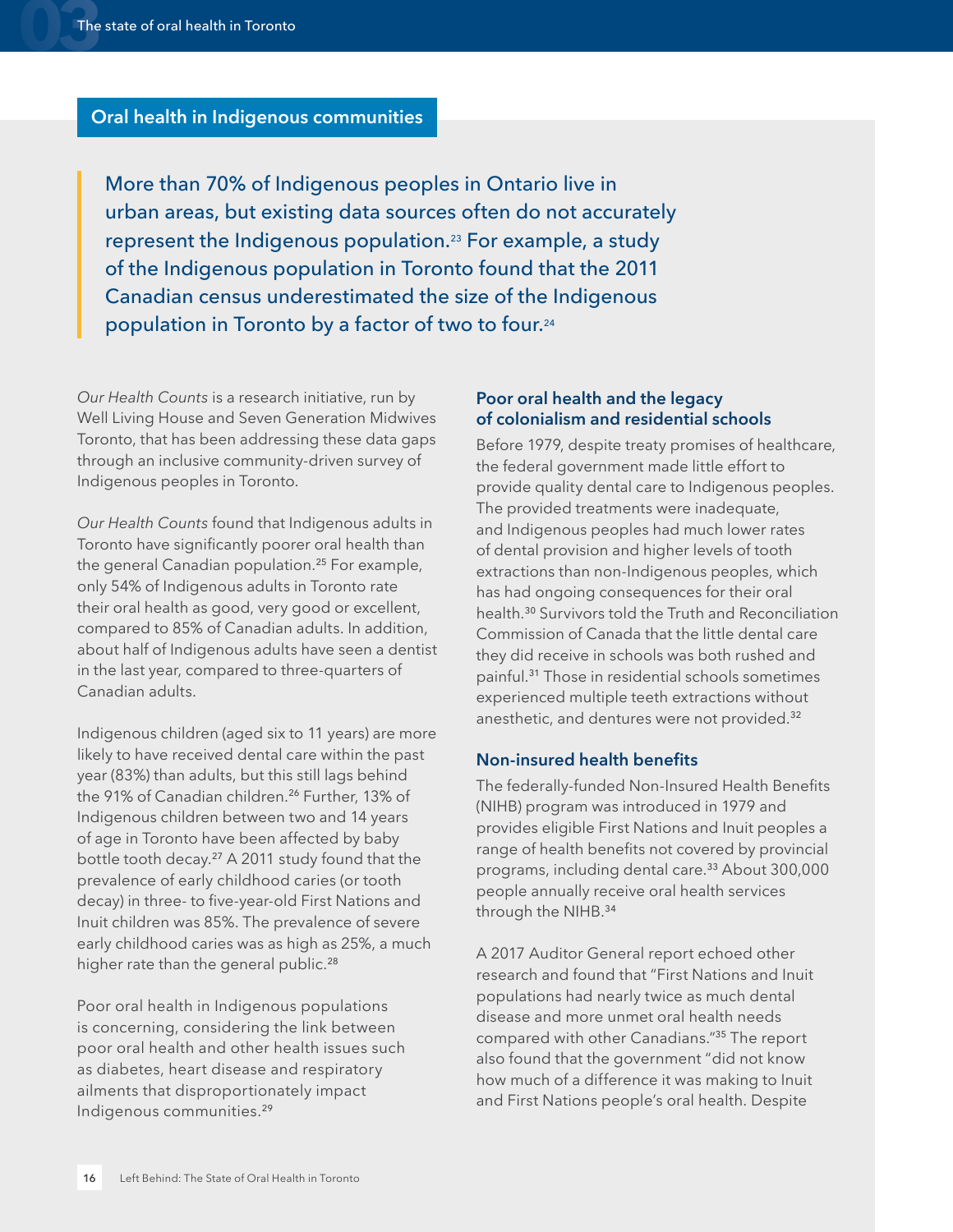<span id="page-16-1"></span>knowing for many years about the poor oral health of Inuit and First Nations people, the Department had never finalized a strategic approach to help improve it."

The Auditor General's report underscores how, in the words of academics Catherine Carstairs

and Ian Mosby, "the Non-Insured Health Benefits (NIHB) Program constantly frustrates both patients and service providers, remains inefficient and inconsistent and fails to address the underlying causes of poor oral health among Indigenous people." [36](#page-32-0)

#### <span id="page-16-0"></span>**Differences across ages**

#### **Seniors in Toronto have low rates of dental coverage**

Seniors in Toronto have very low dental insurance coverage rates, partly explained by a lack of employer-sponsored plans after retirement. This is a problem that threatens to get worse in the future, as the population ages.

#### Percentage without dental insurance, by age, Toronto, 2017/2018



**Source:** Canadian Community Health Survey, Public Use Microdata File, 2017/2018.

**Notes:** Data reflects non-age standardized weighted numbers. Analysis by author. In 2019, Ontario launched the Seniors Dental Care Program, which has enrolled approximately 50,000 seniors by May 2021 (approximately 2% to 3% of seniors in the province) and which would slightly change the numbers in the chart.

In 2019, Ontario launched the Ontario Seniors Dental Care Program, which provides free dental care for low-income seniors. Since the program's launch, more than 50,000 seniors from across the province have enrolled in the program<sup>[37](#page-32-0)</sup> out of a total of 2.5 million seniors, which is approximately 2% to 3% of seniors.<sup>[38](#page-32-0)</sup>

Income thresholds will be updated in August 2021, and single Ontarians aged 65 and older with annual incomes under \$22,200 will be eligible. As well, couples with combined annual incomes under \$37,100 will also be eligible. As a result of these changes, 7,000 more seniors will be able to access the program.

Although the Ontario Seniors Dental Care Program is an important step in expanding coverage for a group often lacking insurance, the income thresholds mean that most seniors across the province still lack insurance. More than 9,300 seniors were provided with dental treatment at Toronto Public Health dental clinics in 2018, nearly all of whom would not be receiving any support without this service.<sup>[39](#page-32-0)</sup> Many low-income seniors have significant oral health needs that have gone unaddressed for years.

To a lesser extent, young adults also had lower rates of dental coverage, including 42% of those 25 to 29 who reported they had no coverage.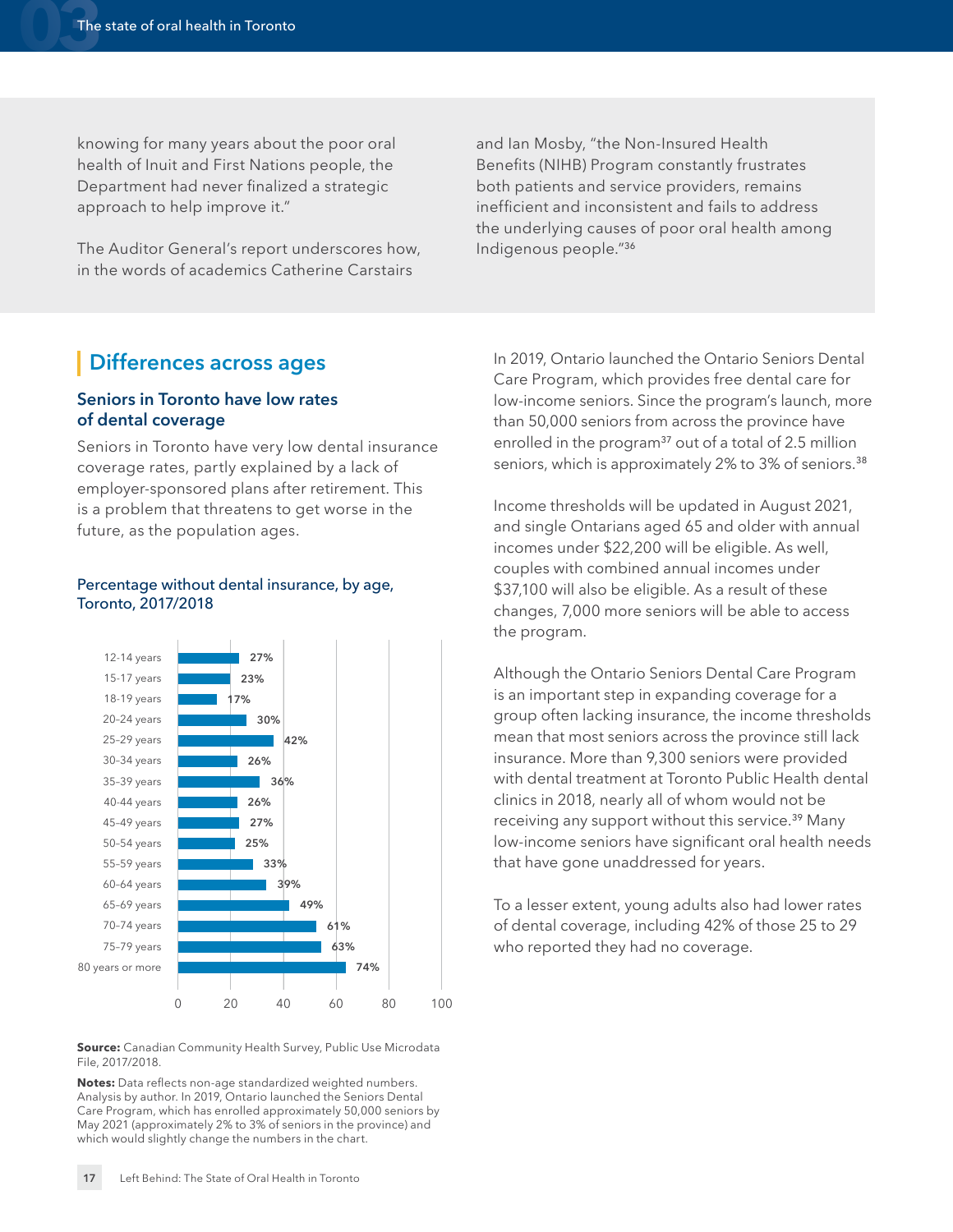#### <span id="page-17-0"></span>**Food-insecure individuals**

#### **Many food-insecure Toronto residents struggle to access dental care and find it uncomfortable to eat**

Food-insecure individuals have much lower rates of insurance and worse oral health outcomes compared to people who are food secure. Out of all the segments for which we had data, food-insecure individuals reported the worst oral health. The severely food insecure and the moderately food insecure both had low rates of dental coverage, often avoided the dentist due to cost and had very low rates of dental insurance. And even when they did have insurance coverage, it was more likely to be paid out-of-pocket or through a government assistance program that provided oral health benefits, instead of provided through their employer. Many were not eligible for government programs, and thus could not afford dental services, even though their incomes were deemed too high to receive support from the government.

#### Percentage of respondents who avoided going to the dentist due to cost in the previous 12 months, by food security status, Toronto, 2017/2018



**Source:** Source: Canadian Community Health Survey, Public Use Microdata File, 2017/2018.

**Notes:** Data reflects non-age standardized weighted numbers. Analysis by author.

#### Percentage without dental insurance, by food security status, Toronto, 2017/2018



**Source:** Canadian Community Health Survey, Public Use Microdata File, 2017/2018.

**Notes:** Data reflects non-age standardized weighted numbers. Analysis by author.

During the pandemic, food insecurity has soared, with the Daily Bread Food Bank's volume of new clients tripling in the early months of the pandemic.[40](#page-32-0) Yet, food bank usage fails to capture the reality of food insecurity, as only 21% of food-insecure Canadians use food banks.[41](#page-32-0)

More than a third of food-insecure individuals in Ontario report frequent discomfort eating, according to data from the 2017/2018 CCHS. Almost one in five (18%) of severely food-insecure Ontarians reports finding it often uncomfortable to eat due to problems with their mouth, a rate five times higher than foodsecure individuals.

A Canadian study also found that "food insecure working poor persons reported relinquishing goods or services to pay for necessary dental care."[42](#page-32-0)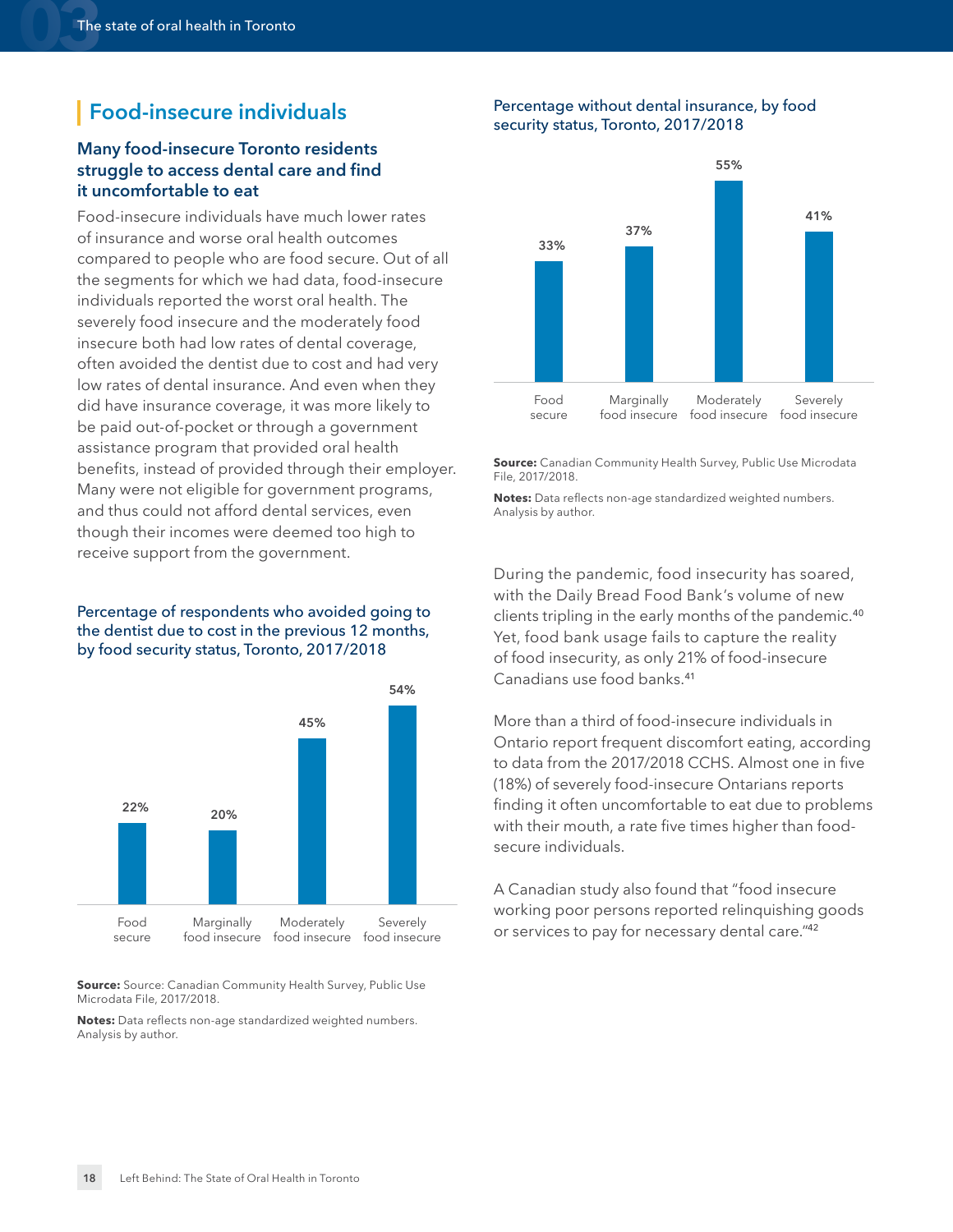Research in the United States has shown a link between food insecurity and untreated tooth decay and cavities among children, and the researchers identified four potential explanations:<sup>[43](#page-32-0)</sup>

**1**

Food insecurity may force caregivers and children to make food-purchasing decisions that optimize for quantity, rather than quality (for example, sugar-sweetened beverages).

- Food-insecure households may live in food deserts or neighbourhoods where purchasing options are limited to convenience stores, corner markets and fast-food restaurants. **2**
- Children living in food-insecure households may take responsibility for managing food resources, for example, by eating smaller amounts more frequently to make food last longer. **3**
- Food insecurity may be a proxy for other social inequality and deprivation markers, including low social capital and biological stress, both of which are associated with tooth decay in children. **4**

#### <span id="page-18-0"></span>**Homeless and precariously housed residents**

#### **Homeless Torontonians have the worst oral health outcomes of any population group**

A 2013 study found that 97% of people in Toronto shelters required dental treatment (compared to 34% of the general population) and that 35% of them had not visited a dentist in the last four years.[44](#page-32-0)

The study also found that 42% sometimes or often find it uncomfortable to eat because of mouth problems, and 35% sometimes or often do not eat because of these problems.

The researchers also conducted clinical exams, and they found tooth decay or the need to replace existing defective fillings in 88% of the participants, compared with only 16% of the general population.

A total of 20% of participants had reported no dental treatment needs. Yet, the clinical exam found this was true for only 3% of respondents, demonstrating that needs that should be uncovered by routine care were going untreated. However, only 27% of participants had dental insurance, making it difficult for most of them to access care.

Overall, 84% of participants said the appearance of their teeth was important to them, yet only 30% were satisfied with the appearance of their teeth.

In 2018, 981 street-involved individuals received treatment from the city's mobile dental clinic, and the target was to treat 1,300 street-involved people in 2019.[45](#page-32-0)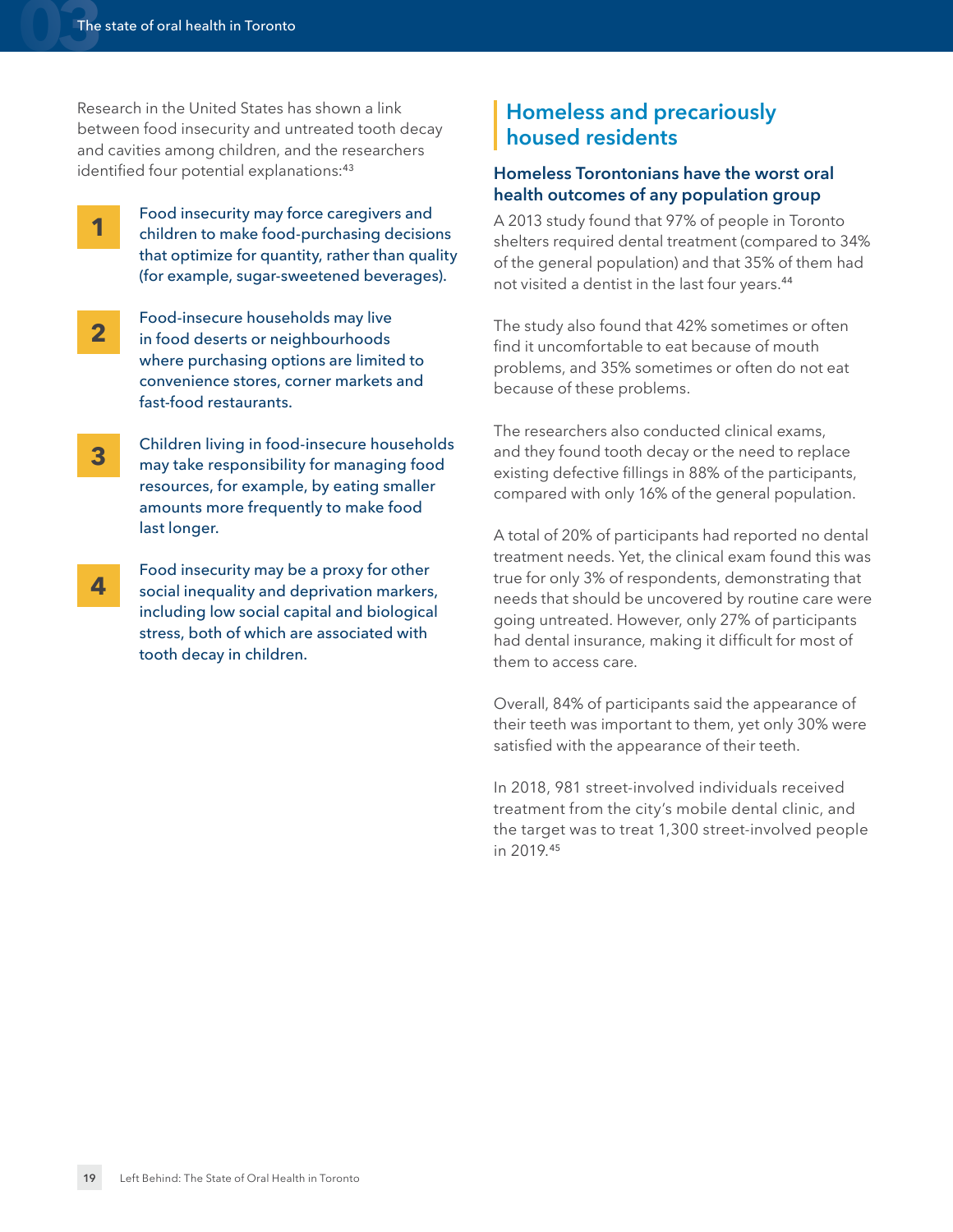#### <span id="page-19-0"></span>**Low-income residents**

#### **The working poor are even less likely to have insurance than the poorest Toronto residents**

With most dental coverage coming from employment, it should come as no surprise that employment status is strongly linked to dental coverage. In Toronto in 2017/2018, 25% of full-time employees, 42% of part-time employees, 58% of the self-employed and 71% of the unemployed did not have access to any form of dental insurance coverage.

> Perhaps counterintuitive is that **households in the lower 10% of incomes are much more likely to have dental insurance**

**than households in the 10%-20% range in Toronto**

according to data from the 2017/2018 CCHS. This is because people without incomes or extremely low incomes often qualify for the limited public dental programs. However, the working poor often earn "too much" income to qualify for these government benefits, yet they usually work precarious jobs that offer no dental

insurance or other benefits.

Similarly, it is unsurprising that higher-income households are more likely to have coverage through their work. Conversely, households in the bottom 40% of the income distribution are much less likely to have insurance.

#### Percentage withoutout dental insurance, by employment status, Toronto, 2017/2018



**Source:** Canadian Community Health Survey, Public Use Microdata File, 2017/2018.

**Notes:** Data reflects non-age standardized weighted numbers. Analysis by author.

#### Percentage with dental insurance by type and overall, by household income decile, Toronto, 2017/2018







**Source:** Canadian Community Health Survey, Public Use Microdata File, 2017/2018. **Notes:** Data reflects non-age standardized weighted numbers. Analysis by author.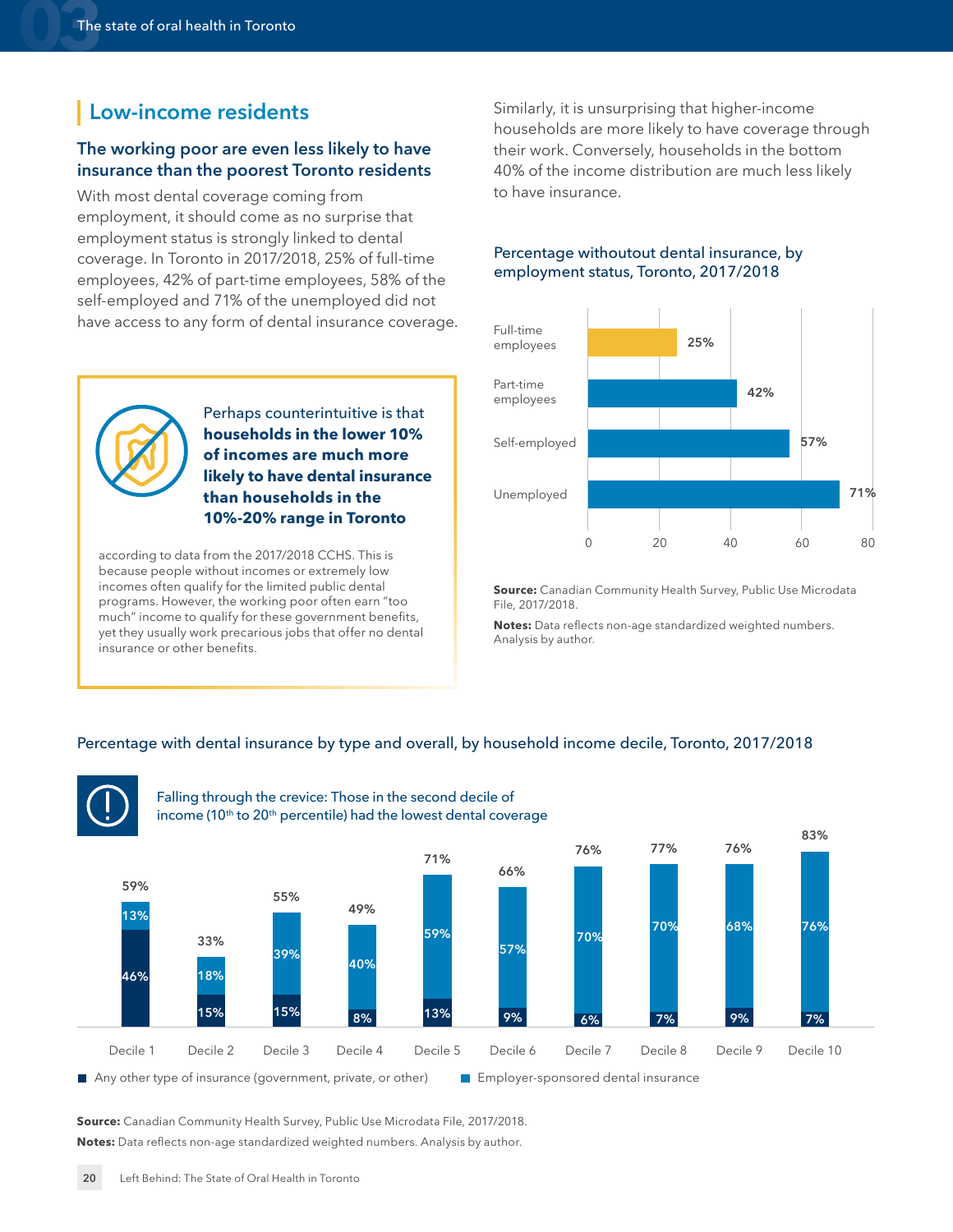From 2001 to 2020, dental care services have grown by 81%, twice as fact as inflation overall at 41%. This inflation rate is extremely high, exceeding nearly every other category of good and services.

Since the pandemic, these inflation trends are not getting any better. From March 2020 to September 2021, the Canadian Consumer Price Index showed inflation of 3.4% for all items excluding gasoline, while dental care services grew by 7.1%, more than twice the overall rate of inflation, and well beyond the historical rate of about 4% average growth per year.

#### **Dental care is increasing in cost faster than nearly every other type of cost**



#### Consumer Price Index, 2001-2020, all sub-categories of inflation\*, Ontario

Source: Statistics Canada. Table 18-10-0004-01 Consumer Price Index, monthly, not seasonally adjusted<sup>[46](#page-32-0)</sup>

**Note:** Data in the chart reflects every subcategory of the consumer price index, excluding tobacco, which increased by more than 250%. Dental care services are one of the subcategories of the consumer price index under healthcare – which has increased at slightly less than the cost of inflation overall – and reflects a different level of the hierarchy than the rest of the items in the chart above. The data for dental care services is at the national level since it is not available at the provincial level or below.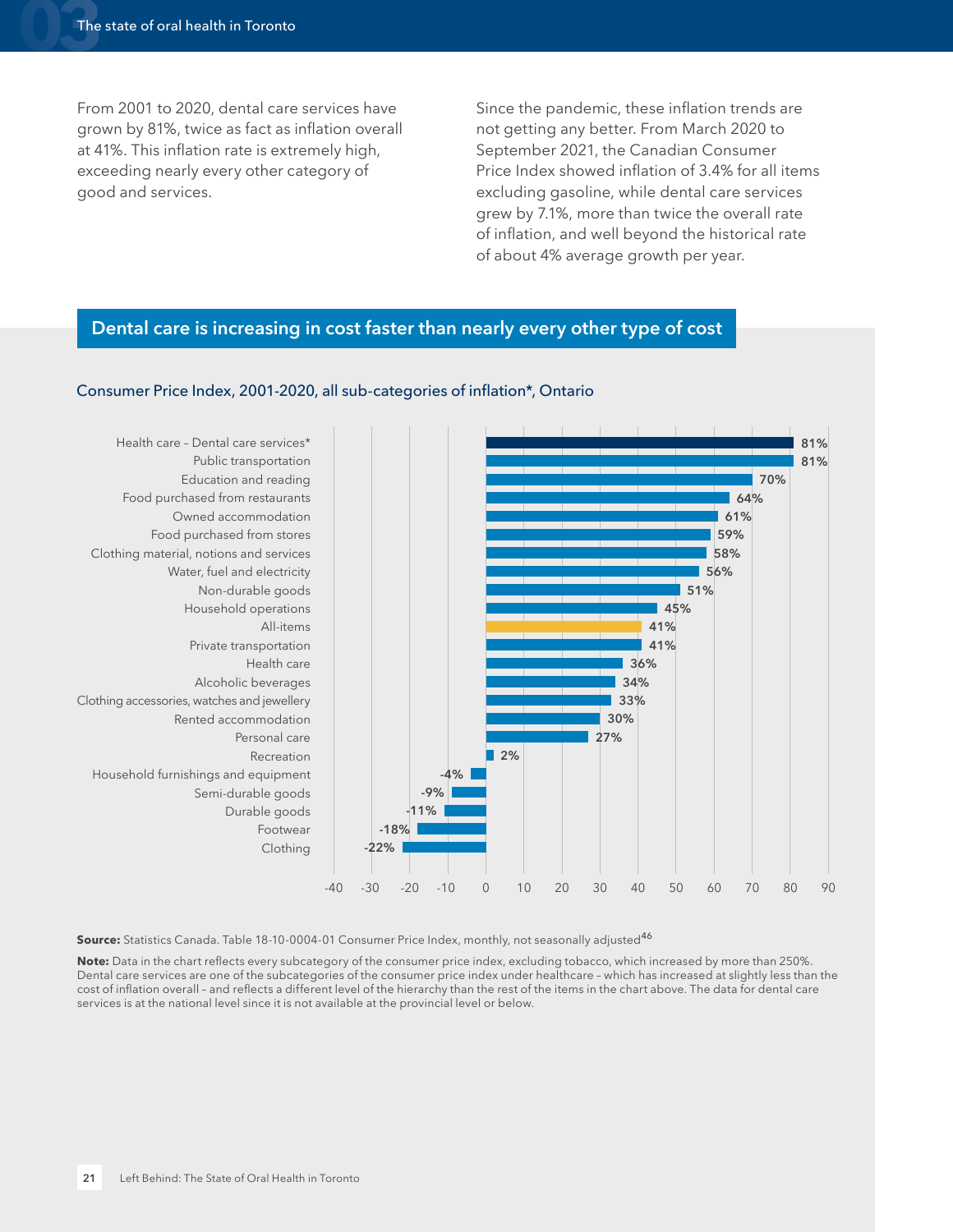



**Source:** Canadian Community Health Survey, Public Use Microdata File, 2017/2018. **Notes:** Data reflects non-age standardized weighted numbers. Analysis by author.

#### **Lack of dental insurance is a long-standing problem in Toronto and has gotten worse for low-income workers**

Low-income workers across Ontario have low employer dental insurance rates, but the problem is more pronounced in Toronto. For example, 53% of employees earning under \$20,000 annually have employer dental insurance in the rest of Ontario; the same is true for only 46% of Toronto residents. Similarly, only 60% of Toronto residents earning between \$20,000 and \$40,000 annually have employer-supported dental insurance, compared to 69% in the rest of the province. Higher-income earners in the rest of the province are insured at greater rates than higher-income earners in Toronto, but the differences are less pronounced than for low-income workers.

Less than half (43%) of self-employed people in Toronto have dental insurance, compared to 76% of employees. As a result, self-employed workers are less likely to report excellent or very good oral health, more likely to avoid the dentist due to cost and more likely to report experiencing pain in their mouth.

The rise in self-employment and the increase in low-paying precarious jobs without insurance are concerning trends for the oral health of Torontonians. These problems will likely be exacerbated over the coming years, as employers continue to minimize their costs by reducing benefits and adopting a more casual workforce.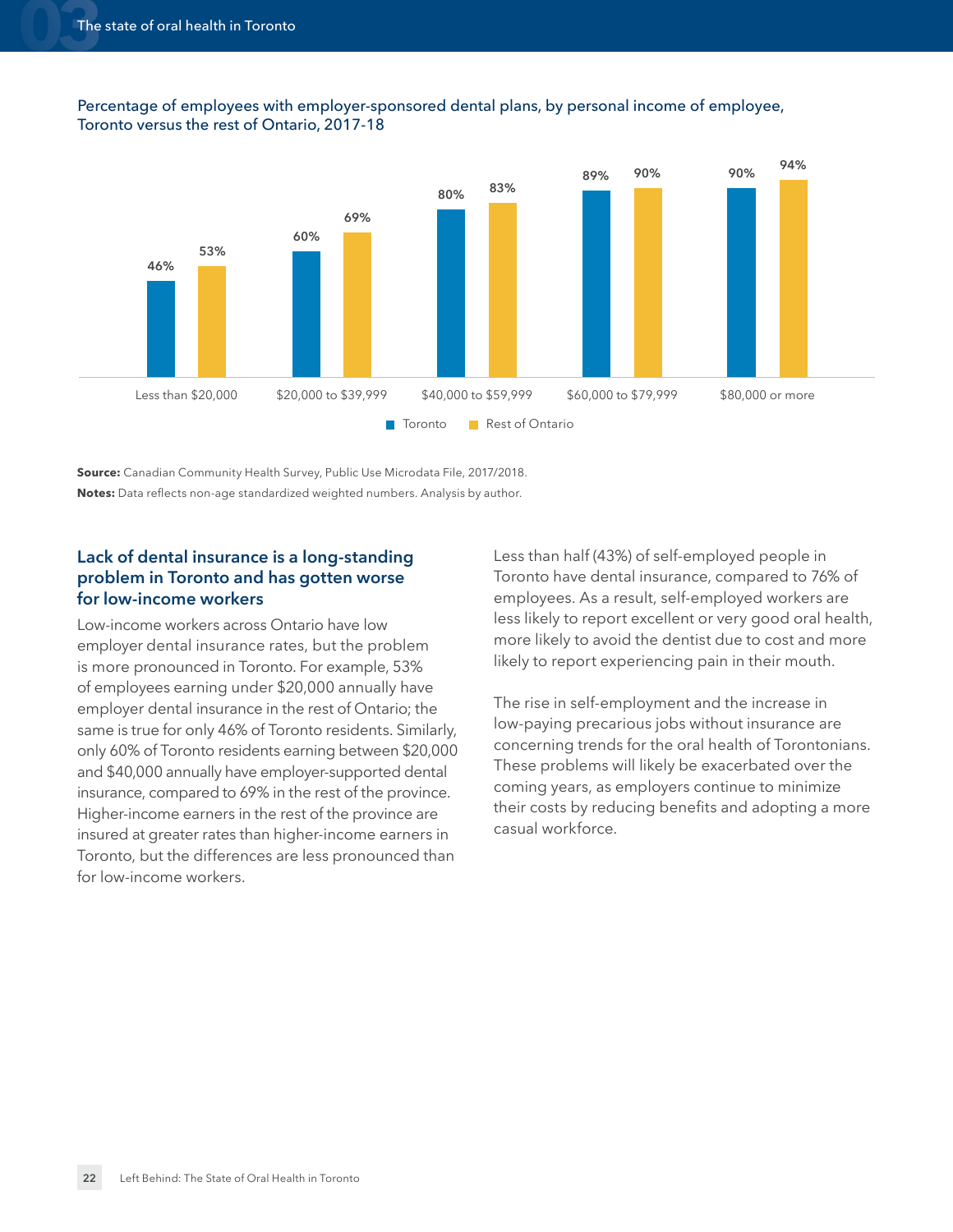#### Percentage of people without dental insurance, by functional difficulty category, Toronto, 2017/2018

#### Percentage of people who perceive their oral health as excellent or very good, by functional difficulty category, Toronto, 2017/2018



**Source:** Canadian Community Health Survey, Public Use Microdata File, 2017/2018. **Notes:** Data reflects non-age standardized weighted numbers. Analysis by author.

#### <span id="page-22-0"></span>**People with disabilities**

#### **People with any sort of functional health limitations have lower rates of dental insurance than the rest of the population**

The 2017/2018 Canadian Community Health Survey asked respondents a series of questions to determine whether they had any difficulty with six functional health components: vision, hearing, mobility (walking or climbing steps), cognition, self-care and communication. The Washington Group on Disability Statistics developed these questions. Although not comprehensive, the Washington Group questions cover the most common difficulties and allow for some understanding of the prevalence of functional

difficulties in society. However, these questions do not cover the full range of disabilities, notably omitting mental health–related disabilities and learning disabilities. Because of these limitations, some of the Washington Group questions have been abandoned by Statistics Canada, and others have been altered as part of the updated Disability Screening Questions.[47](#page-32-0)

In Canada, 38% of adult men and 40% of adult women have at least one functional difficulty, including 59% of male seniors and 60% of female seniors.[48](#page-32-0) In addition, 29% of people with functional difficulties in Toronto avoided going to the dentist in the past 12 months, compared to 22% of people without difficulties.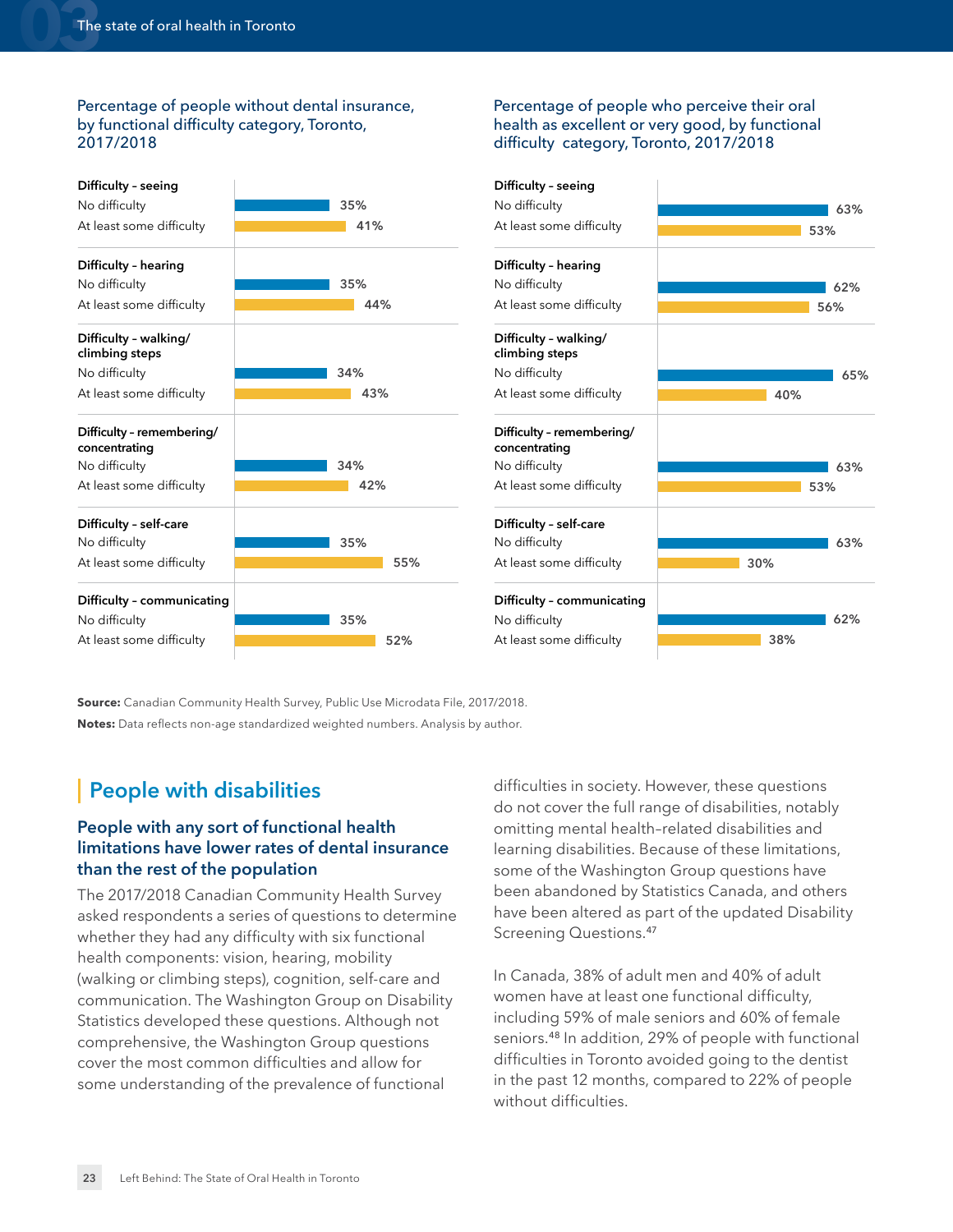People with functional difficulties are less likely to have dental insurance than people without functional difficulties. This is true for all categories of functional difficulty. Still, the difference is especially pronounced for people with difficulty communicating (52% lack insurance) and people who have difficulty with self-care (55% don't have insurance).

Similarly, people with functional difficulties have much lower self-perceived rates of oral health. Between 62% and 65% of people in Toronto without functional difficulties rate their oral health as excellent or very good, compared to 30% to 56% of people with functional difficulties (depending on the difficulty). People who have difficulties with self-care and difficulties with communicating are the groups least likely to have dental insurance, and they also have the lowest levels of perceived oral health.

We also know from other research that people with disabilities have greater poverty rates and often have trouble accessing oral healthcare.[49](#page-32-0) Individuals with developmental disabilities have poor oral health, compared to non-disabled populations, due in part to the inability to maintain adequate oral hygiene and difficulty accessing affordable and timely care. Oral health professionals also have limited training in treating the specific needs of people with developmental disabilities.

In Ontario, people receiving Ontario Disability Support Program: Income Support (ODSP) can receive basic dental services, though many report challenges in accessing these services because many dentists avoid taking patients covered under this benefit program. Spouses and dependent children are also eligible for coverage.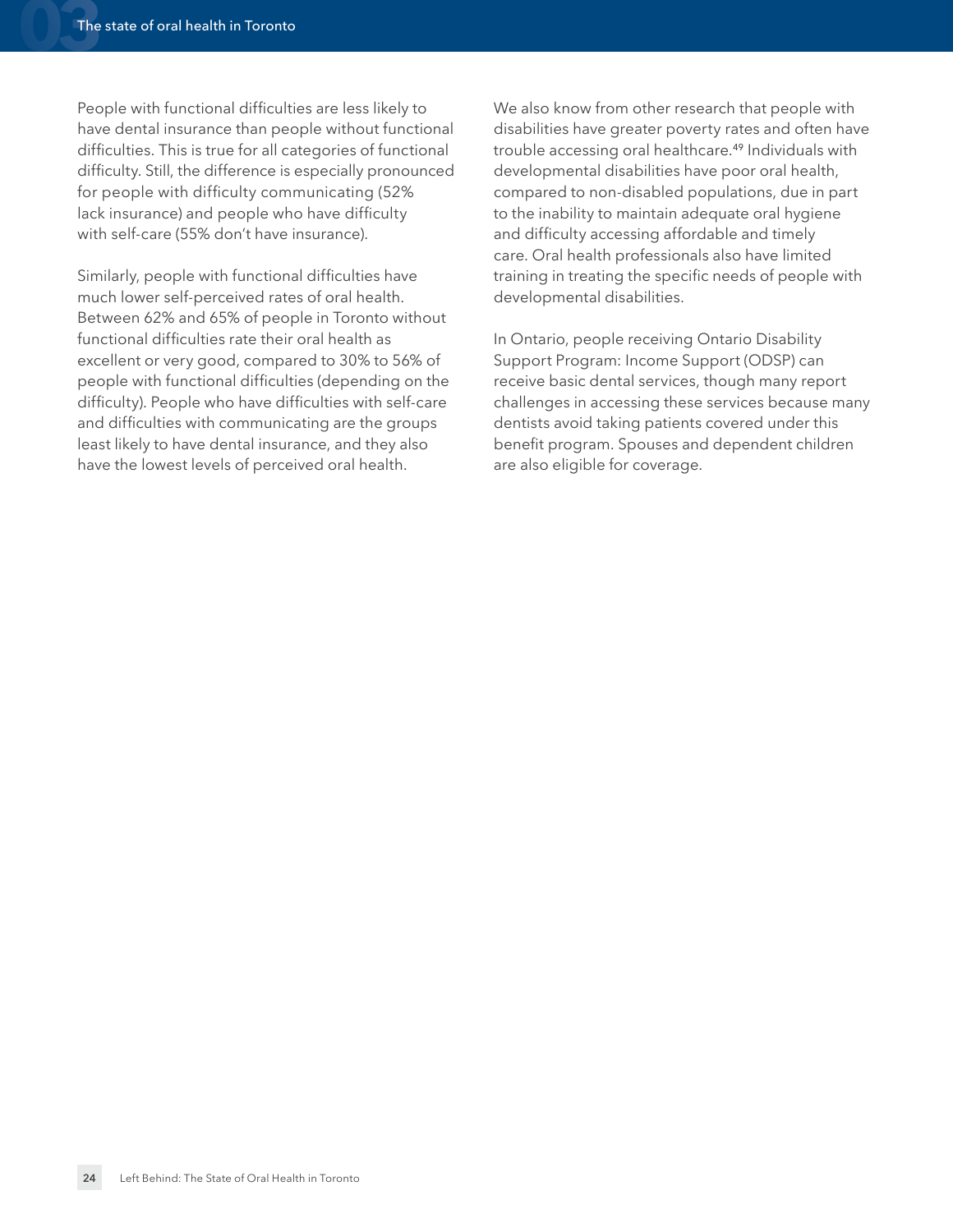# <span id="page-24-4"></span><span id="page-24-0"></span>**Oral health of children Oral health of children**<br>in Toronto<br>**1944 - Paris Controller State of Controller State of Controller State of Controller State of Controller State o**

#### <span id="page-24-1"></span>**Children in Toronto generally have better dental coverage than adults**

Despite advances in prevention, early childhood caries (ECC), where "caries" is a technical term for tooth decay, is among the most common childhood diseases and can be accompanied by serious comorbidities. ECC can require dental surgery under anesthesia, the most common day surgery procedure at many pediatric hospitals in Canada.[50](#page-32-0) Children with poor oral health also receive lower grades than other children and are more likely to miss school days.<sup>[51](#page-32-0)</sup> Children who immigrated to Canada are also likely to have worse oral health than their Canadian-born peers.

Children aged 17 years and younger living in low-income households across Ontario are eligible for free dental care through the Healthy Smiles Ontario program. A similar program does not exist for adults, meaning that children often have better dental care than adults and are at risk of developing untreated oral health problems after they age out of the program. In 2018, 17,200 children and youth received dental treatment in Toronto Public Health clinics.<sup>[52](#page-32-0)</sup>

Children (or their families) who receive any of: 1) temporary care assistance, 2) assistance for children with severe disabilities, 3) Ontario Works or 4) Ontario Disability Support are automatically enrolled in Healthy Smiles, and other children can be enrolled by contacting Toronto Public Health or by applying online.

#### <span id="page-24-2"></span>**Screenings in schools**

The province mandates dental hygienists and dental assistants from Toronto Public Health to conduct free dental screenings for elementary schools across the city. Children in kindergarten may not have seen a dentist before these screenings, and students in Grade 2 usually have their first permanent molars.

In both cases, dental screenings are important to ensure that children with oral health needs receive adequate care. The dental teams assess needs for topical fluoride, scaling and other treatments and inform the parents or guardians on whether and how the children can access care. In 2017, 221,563 students were screened in elementary schools by Toronto Public Health staff.<sup>[53](#page-32-0)</sup>

#### <span id="page-24-3"></span>**Lower dental visits among racialized students**

The 2016/2017 Toronto District School Board's Student Census also shows that racialized students are more likely to not go to the dentist annually. The data showed that 13% of white students do not go to the dentist annually compared to 33% of Black students, 26% of Indigenous students, and 36% of South Asian students (see chart for full details). Despite programs to support students to get dental care in Toronto, more work is clearly still needed.

#### Percentage of TDSB Students (grades 4 to 8) who do not visit the dentist annually, by race, 2017



**Source:** Toronto District School Board Student Census 2016/2017[54](#page-32-0)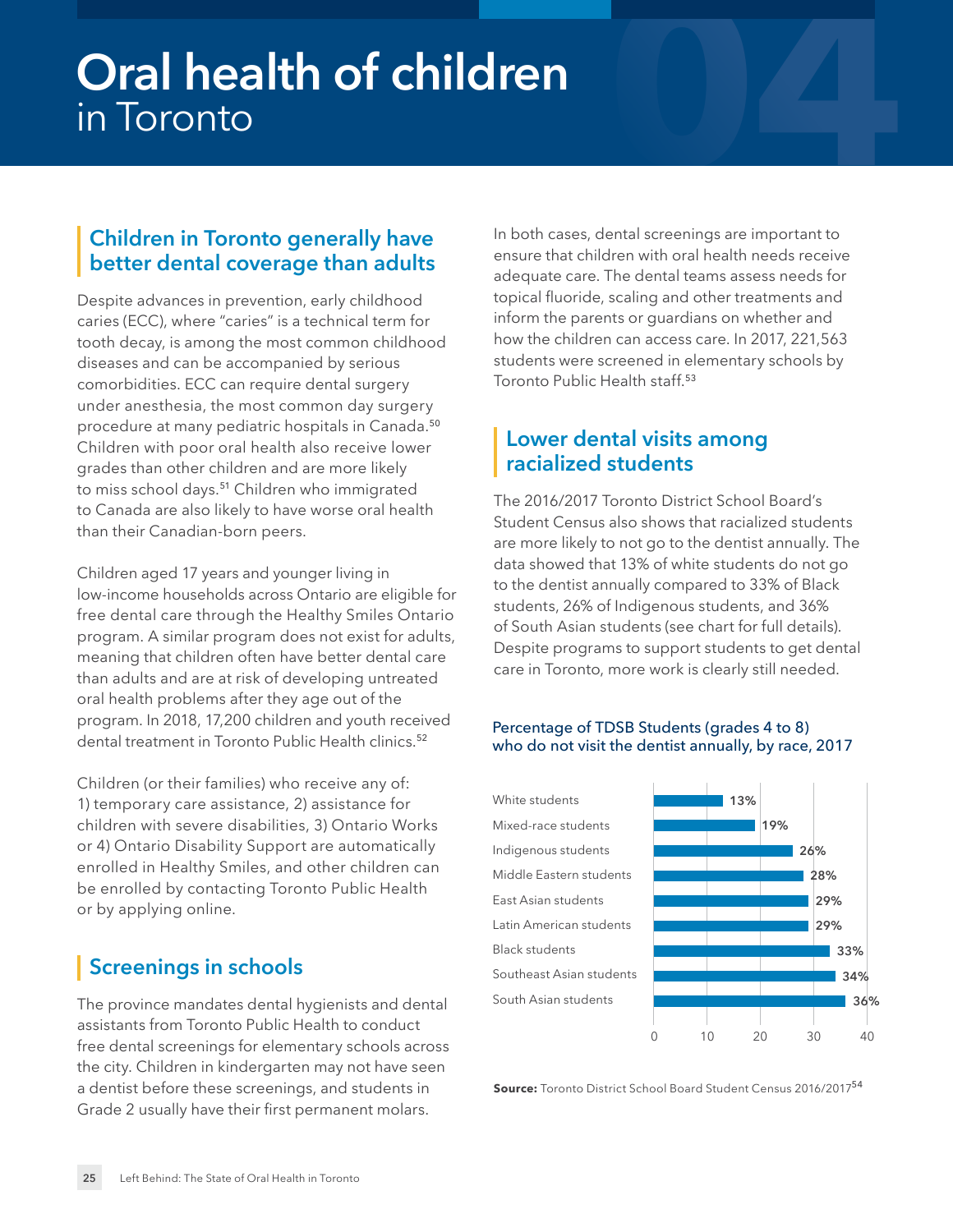# <span id="page-25-0"></span>**Oral health and COVID-19**

The pandemic has led to significant economic challenges which have negatively affected oral health in the region. In addition, many public dental programs that serve the most vulnerable populations were operating at drastically reduced capacity due to the physical distancing required by the pandemic.

In another jurisdiction, a public health official who spoke with us anonymously as background for this report estimates that it will take four or five years to get through the oral health backlog from COVID-19.

A study in Qatar led by researchers at McGill University found that people with gum disease (periodontitis) experienced more severe COVID-19 symptoms.<sup>[55](#page-33-0)</sup> According to the study, "the patients were 3.5 times more likely to be admitted to the intensive care unit, 4.5 times more likely to require a ventilator and 8.8 times more likely to die from COVID-19 compared to those without gum disease."

#### <span id="page-25-1"></span>**People have been putting off going to the dentist during the pandemic**

According to a January 2021 poll conducted by Abacus Data for the Canadian Dental Hygienists Association, only 46% of Ontarians had seen their dental hygienist since March 2020, which was slightly higher than the national average of 43%.<sup>[56](#page-33-0)</sup> The reasons cited for not receiving dental care included "putting off appointments that can wait" (37%), concerns about safety (32%), household finances taking a hit (14%) and loss of dental benefits (12%).

**19**<br>Spears to 29 years were most likely to People aged 18 years to 29 years were most likely to have lost benefits (19%), and people making less than \$50,000 (18%) annually were also more likely to have put off appointments due to income loss.

The fact that "putting off appointments that can wait" was the top reason suggests that many Canadians may underestimate the importance of routine oral healthcare.

According to the study, patients with gum disease "were 3.5 times more likely to be admitted to the intensive care unit, 4.5 times more likely to require a ventilator and 8.8 times more likely to die from COVID-19 compared to those without gum disease."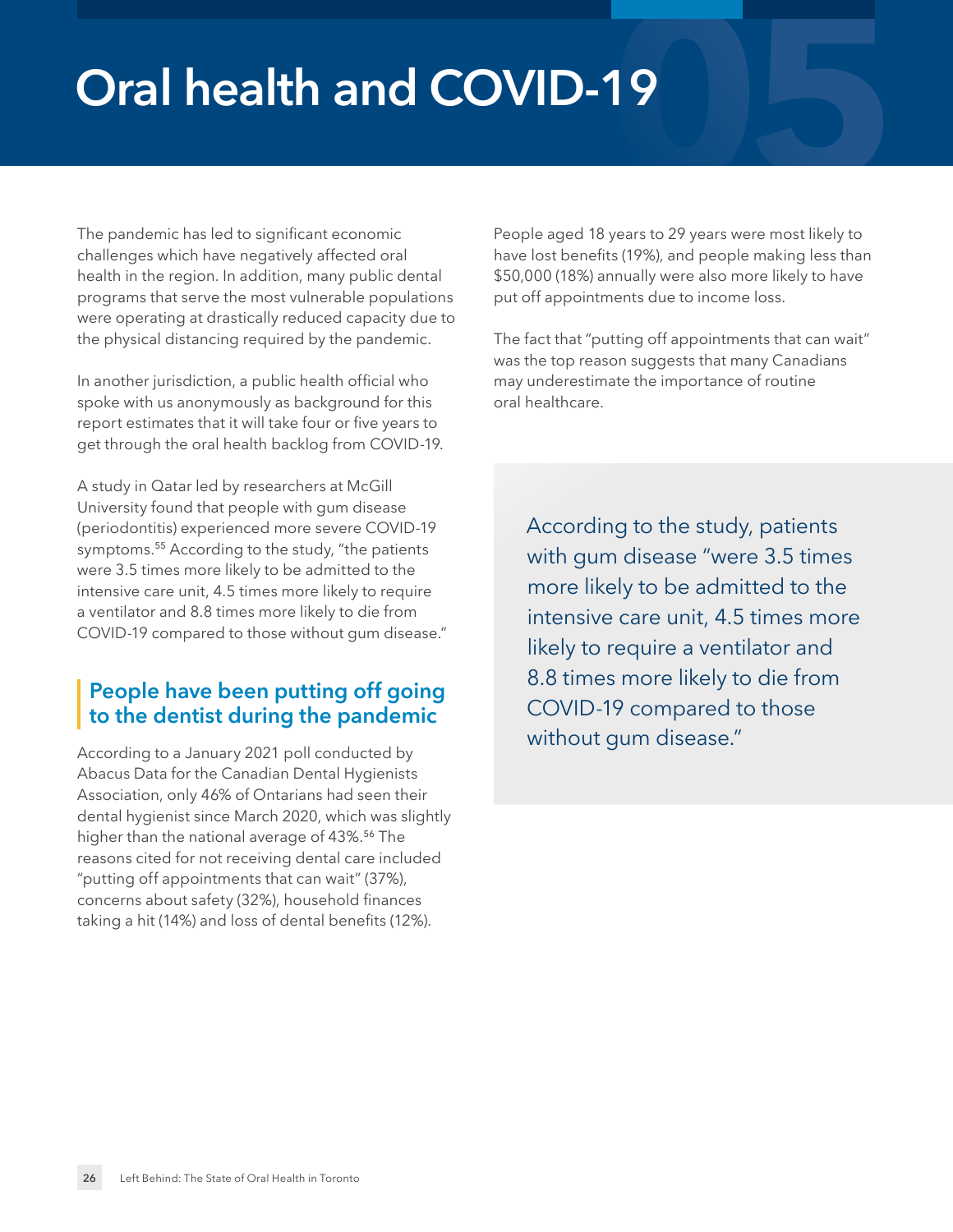# <span id="page-26-0"></span>**Improving oral health infrastructure** in Toronto

Despite the gaps in Ontario's oral healthcare system, cities and regions have some tools to make dental care more accessible, and Toronto has some successes and opportunities on this front.

In 2016, Toronto Public Health increased access to dental treatment for vulnerable and marginalized

adults on Ontario Works (OW), since many people eligible for government-funded dental programs have difficulties obtaining treatment from private clinics.[57](#page-33-0) In 2018, 5,884 adults (18–64 years of age) eligible for social assistance were provided with emergency dental services to improve their overall health and increase their job readiness.

#### <span id="page-26-1"></span>**Access to dental care is unequally distributed across the city**





**Source:** Toronto District School Board Student Census 2016/2017.[58](#page-33-0)

The map shows that the number of elementary school students going to the dentist annually varies widely across Toronto's neighbourhoods, ranging from only 55% in Regent Park to 94% in Lawrence Park North.

The geographic inequality in Toronto has been well-documented in other publications, and it should be of no surprise that access to oral healthcare follows the same pattern.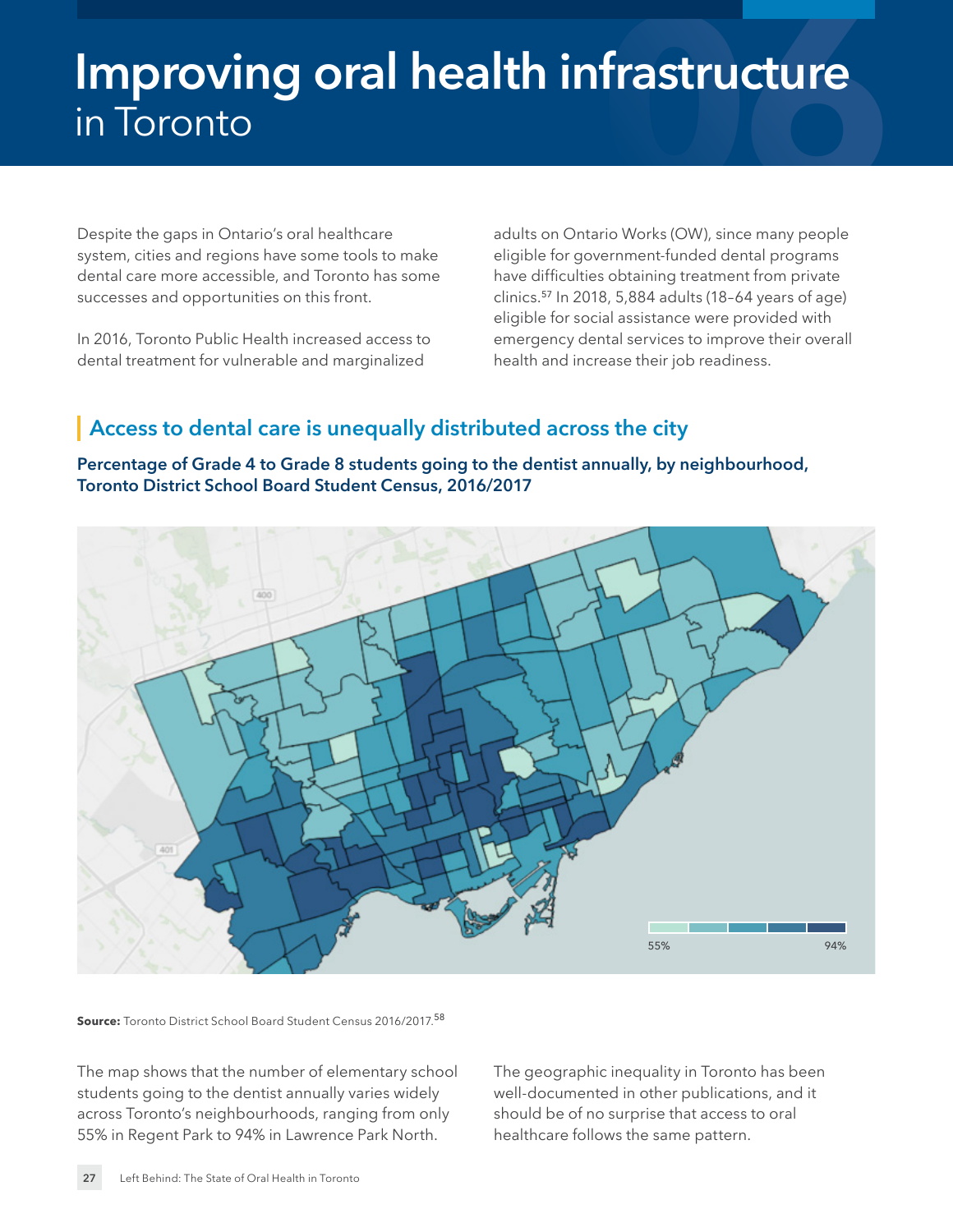<span id="page-27-0"></span>**Ten neighbourhoods with the lowest dentist access among students and percentage of students going to the dentist annually**



**Source:** Toronto District School Board Student Census 2016/2017.[59](#page-33-0)

This map shows the 10 parts of the city with the lowest proportion of Toronto District School Board students visiting the dentist annually. It also shows the locations of the City of Toronto's dental clinics and low-cost dental facilities.<sup>[60,](#page-33-0) [61](#page-33-0)</sup>

As can be seen, some of the neighbourhoods with the lowest number of students going to the dentist do have clinics either within their boundaries or nearby. However, three neighbourhoods stand out for their lack of facilities: Black Creek, Oakridge and Thorncliffe Park.

#### **Black Creek, Oakridge and Thorncliffe Park lack dental services**

These neighbourhoods have the most obvious coverage gaps, including low dental insurance rates, no providers, or free or low-cost dental services and long transit times to the closest clinics. For example, for many residents in Black Creek, the nearest clinic is a 45-minute trip on public transit.

These neighbourhoods are home to many racialized residents and recent immigrants. The lack of dental clinics is only part of an overall lack of public investment in the neighbourhoods with the highest needs in the city.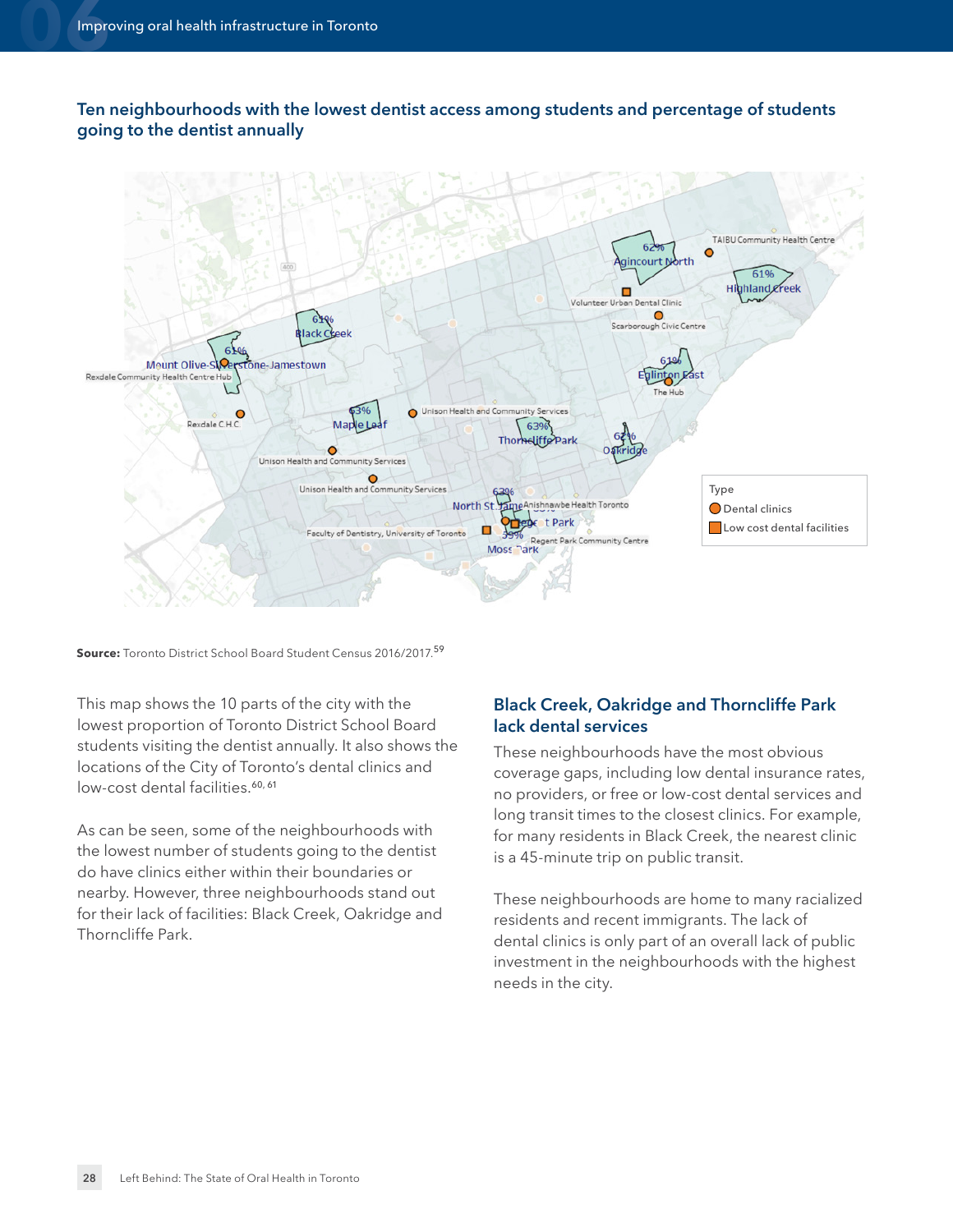#### **Community organizations and clinics serving low-income residents**

The following organizations provide free or lowcost dental treatments in or near the top 10 leastserved Toronto neighbourhoods. Because these organizations have experience running oral health programs, they could potentially quickly scale up their operations and serve more people if they receive additional investment.

#### **Anishnawbe Health Toronto**

Anishnawbe Health Toronto offers a wide variety of health services. It is the only facility in Toronto using both traditional and Western healthcare approaches to serve the estimated 70,000 Indigenous residents in the city. Anishnawbe was founded in 1984, and in 1989 it became recognized and funded as a community health centre. It serves as one of the City of Toronto's dental clinics.

#### **Evangel Hall Mission**

The Evangel Hall Mission has an on-site dental clinic, which it runs in partnership with the Toronto College of Dental Hygiene. People living under the poverty line (\$20,676 in annual income for individuals and \$41,351 for a family of four) and who do not have insurance are eligible for treatment at EHM's clinic on Adelaide Street West.

#### **Evergreen Health Centre**

Evergreen is a drop-in affiliated with the Yonge Street Mission for homeless and marginalized youth aged 16 to 24 years. It runs a health clinic that provides a variety of free treatments, including dental care.

#### **Faculty of Dentistry, University of Toronto**

The faculty's clinic serves more than 15,000 patients through 200 doctor of dental surgery students and 90 post-graduate specialist students. As a teaching hospital, the services are typically about 30% of the costs charged by private dental practices.[62](#page-33-0) It also serves as one of the City of Toronto's dental clinics.

In November 2020, Green Shield Canada announced a \$6.15-million donation that will allow up to 2,000 Greater Toronto Area families to receive free dental care as part of a dental public health service and research project designed to fill the gaps in the healthcare system and help Canadians access the care they need.<sup>[63](#page-33-0)</sup>

#### **The Hub, mid-Scarborough**

The Hub, mid-Scarborough is a project of the Scarborough Centre for Healthy Communities. It serves as one of the City of Toronto's dental clinics in the neighbourhoods of Eglinton East/Kennedy Park and Ionview.

#### **Regent Park Community Health Centre**

The clinic offers basic dental services to people living in Regent Park, including examinations, cleaning, X-rays, fillings, extractions and dentures. Services are offered on a reduced fee schedule, and patients are accepted with or without private or public insurance (e.g., ODSP and OW). The dental team saw more than 900 patients in the 2018/2019 fiscal year (up from  $852$  the previous year).<sup>[64](#page-33-0)</sup> In its 2017 Client Satisfaction Survey, there were several requests to increase access to dental services and increase clinic days and operating hours.<sup>[65](#page-33-0)</sup>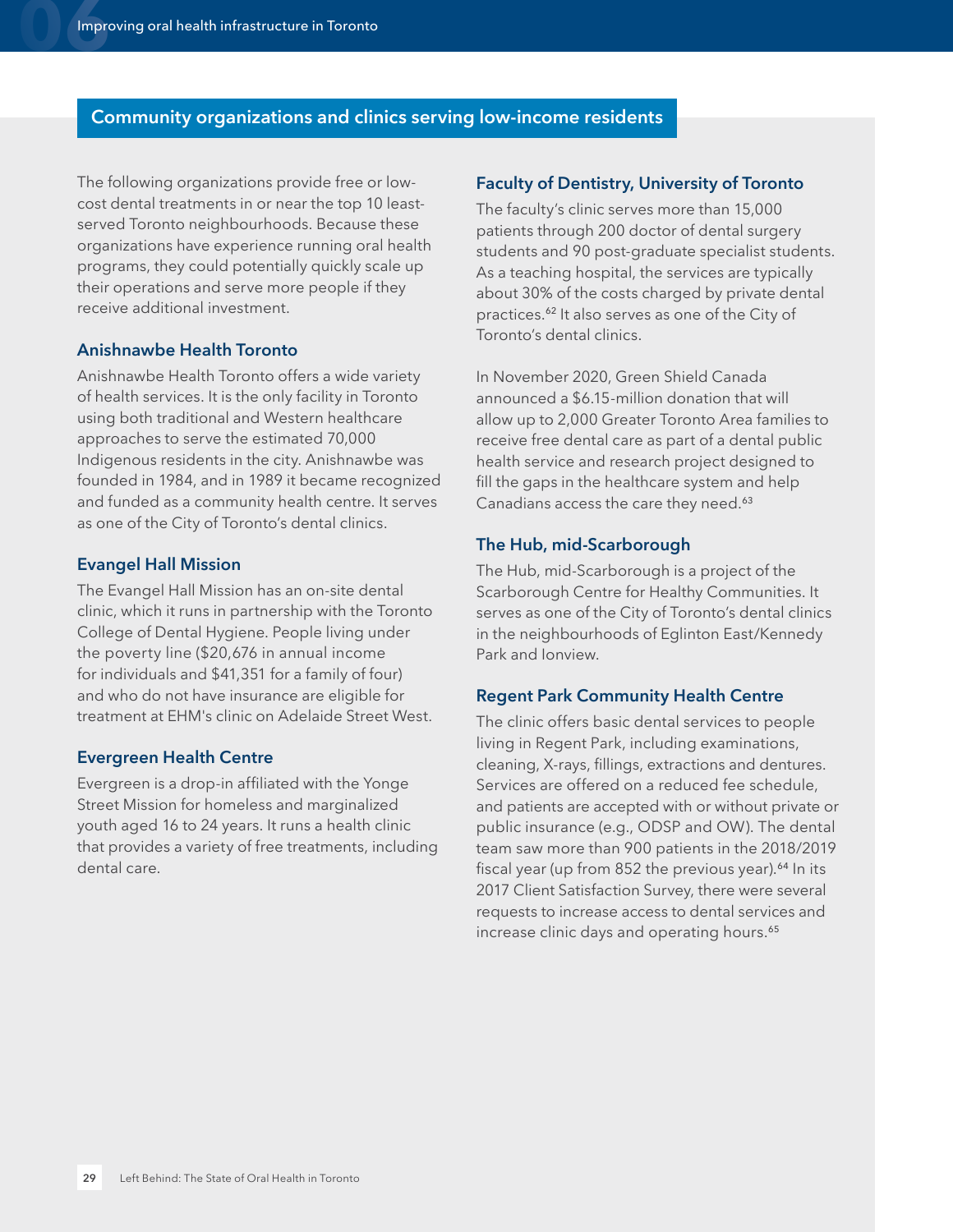#### **Rexdale Community Health Centre**

City of Toronto Public Health (TPH) offers free dental care at two Rexdale community health centre (CHC) locations for children, youth and seniors. Services are available in Hindi, Gujarati and Punjabi. Between March 2018 and February 2019, in partnership with TPH, Rexdale CHC implemented a pilot dental program for lowincome adults aged 18 to 64 years with urgent dental needs. Through this program, 148 clients made 242 dental visits. Overall, 90% of them were satisfied with the care they received, and 87% felt that their dental treatment would improve their overall health.

#### **Scarborough Civic Centre Dental Clinic**

This location serves as one of the City of Toronto's dental clinics, offering free dental care for eligible children, high-school students and seniors. In addition, some low-income adults without any other coverage may also be eligible for some treatments. The clinic runs from Monday to Friday, 8 a.m. to 4 p.m. As of 2016, the clinic was one of the busiest in the city, providing dental care to approximately 3,500 clients annually and with a two-year wait-list and was undergoing expansion, though more recent data was not readily available.<sup>[66](#page-33-0)</sup>

#### **TAIBU Community Health Centre**

TAIBU is the only community health centre whose priority population is Black populations across the Greater Toronto Area (and residents of the local community of Malvern).[67](#page-33-0) It also serves as one of the City of Toronto's dental clinics.

#### **Toronto Public Health Mobile Dental Clinic**

The fully equipped clinic travels to select community agencies across the city and provides free dental care for eligible clients who have difficulty accessing dental services through other means. The mobile dental clinic is fully accessible and has two dental stations, a sterilization centre and a reception area. The clinic is staffed by a dentist, a registered dental hygienist and a certified dental assistant.

#### **Unison Health and Community Services**

Unison Health and Community Services has five locations, including three serving as City of Toronto dental clinics.

#### **Volunteer Urban Dental Clinic**

The Volunteer Urban Dental Clinic was established in 2005 and is located in the same Scarborough building as its founding organization, the Canadian Centre for Refugee & Immigrant HealthCare. The clinic has three dental operatories and provides dental services to uninsured low-income adults aged 18 to 64 years. In 2019, the clinic had 1,548 visits.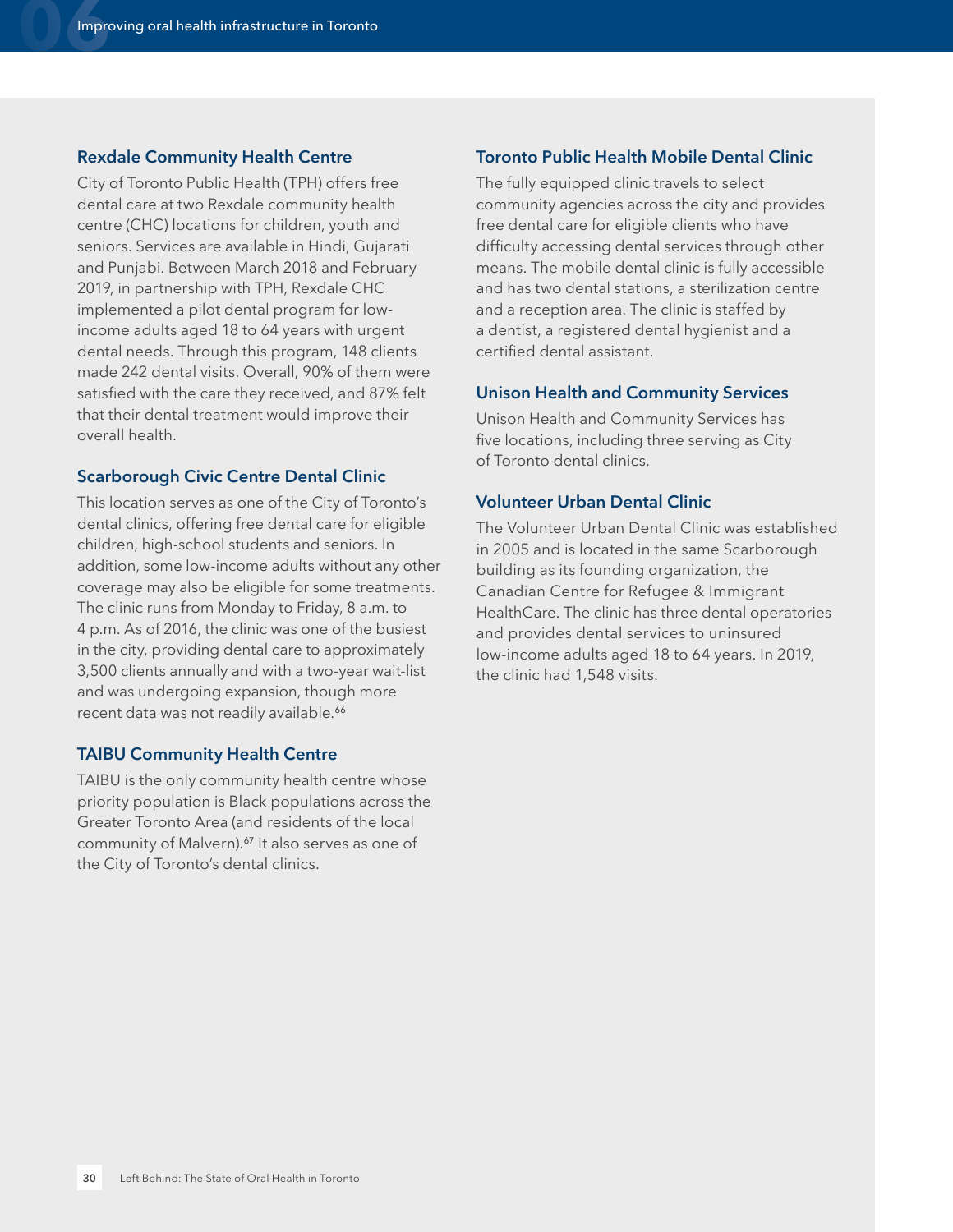#### <span id="page-30-0"></span>**Recommendations and options**

The problem of access to affordable, equitable oral healthcare is complex, and many of the public health policies needed to effect real change rest with the provincial or federal governments. And though ongoing provincial and federal advocacy for improvements to oral healthcare remain critical, there are still significant and meaningful actions that can be taken at the local and regional level to move the needle on oral health outcomes here in Toronto.

The largest challenge that needs to be addressed is ensuring access to oral healthcare for low-income adults who do not have insurance or who do not qualify for government support. While there is still a lot of room for improvement with respect to children's oral health, both youth and seniors across the province are now more likely to have access to dental care due to public program expansions across Ontario in recent years.

The people who are left behind are those low-income individuals without insurance, who may also experience compounding factors such as food insecurity, precarious employment and skyrocketing housing costs and for whom the cost of dental care remains far out of reach.

A few opportunities for overall oral healthcare improvement include:

Establishing a network of individuals working in dental health across Toronto who would be willing to partner with Toronto Public Health and local organizations to provide low-cost or free dental care to low-income and marginalized people.

Providing support to existing organizations working on oral health, such as those profiled in the previous sections.

Providing funding for oral health research to better understand the prevalence and causes of poor oral health and its impact on overall physical and mental wellbeing.

Prioritizing regular data collection to better understand the state of oral health within the region and inform decision-making.

Creating new Toronto Public Health dental clinics and expanding eligibility.

Advocating for the expansion of public programs, providing oral healthcare to vulnerable populations.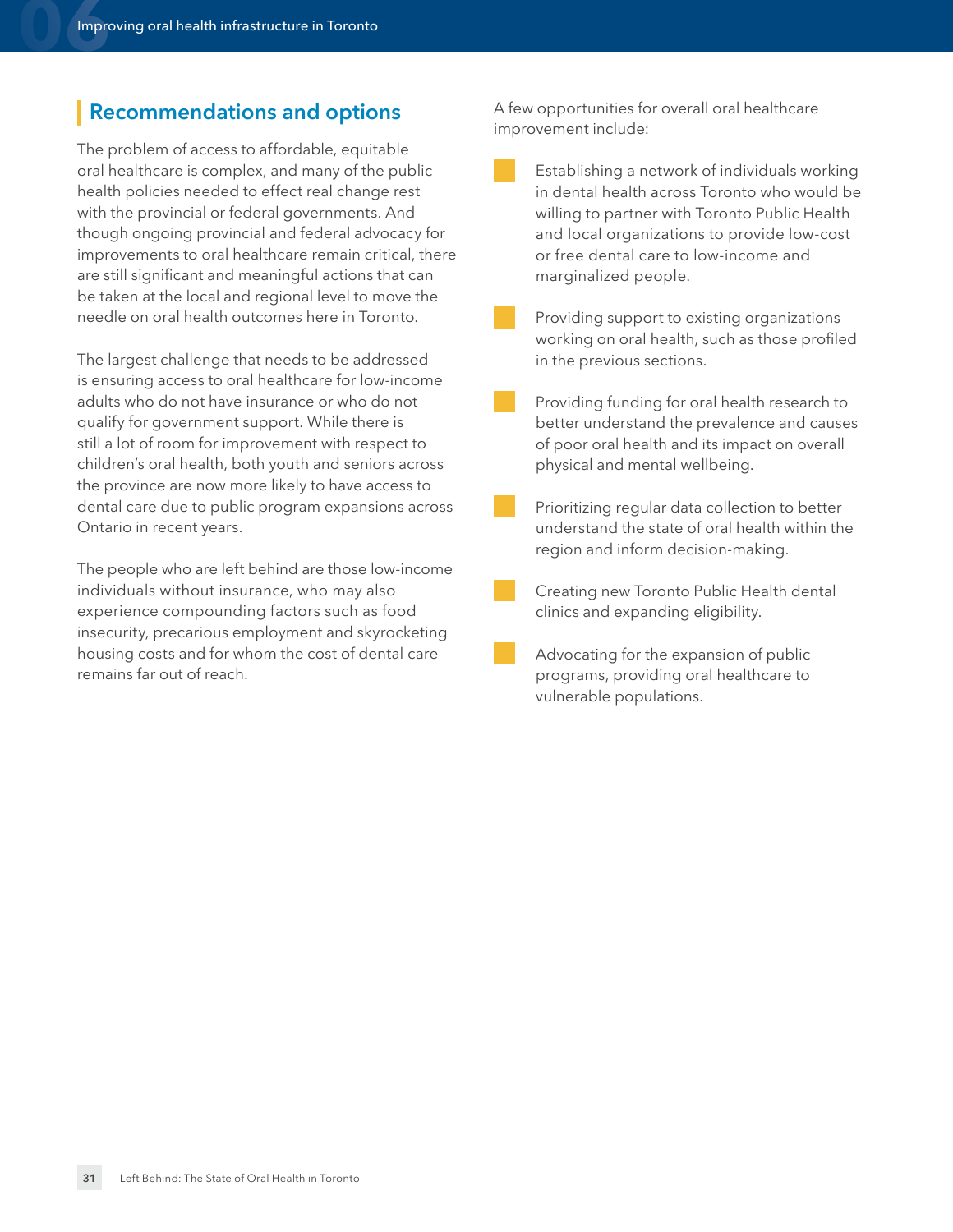# <span id="page-31-1"></span><span id="page-31-0"></span>**Endnotes**

- [1](#page-4-1) Source: Canadian Community Health Survey, Public Use Microdata File, 2017/2018. Toronto Health Unit. Data reflects non-age standardized weighted numbers. Analysis by author.
- [2](#page-4-1) Source: Canadian Community Health Survey, Public Use Microdata File, 2017/2018. Toronto Health Unit. Data reflects non-age standardized weighted numbers. Analysis by author. All numbers in this and the following paragraph are from the Canadian Community Health Survey.
- [3](#page-4-1) Daily Bread Food Bank and North York Harvest Food Bank Institution, 'Hunger Lives Here: Risks and Challenges Faced by Food Bank Clients During COVID-19,' 2020.
- [4](#page-4-1) [https://storeys.com/toronto-severely-unaffordable-city](https://storeys.com/toronto-severely-unaffordable-city-world-2021/)world-2021/
- [5](#page-4-1) Katherine Horst, 'Access to Affordable Oral Health Care in Waterloo Region' (Kitchener, 2017).
- [6](#page-4-1) Jacquie Maund, 'No Access to Dental Care: Facts and Figures on Visits to Emergency Rooms and Physicians for Dental [Problems in Ontario,' January 2017, https://www.allianceon.](https://www.allianceon.org/sites/default/files/documents/Information-ER-DR-visits-dental-problems_Jan-2017.pdf) org/sites/default/files/documents/Information-ER-DR-visitsdental-problems\_Jan-2017.pdf.
- [7](#page-4-1) Brandy Thompson et al., "The Potential Oral Health Impact of Cost Barriers to Dental Care: Findings from a Canadian Population-Based Study," *BMC Oral Health* 14, no. 1 (June 25, 2014), [https://doi.org/10.1186/1472-6831-14-78.](https://doi.org/10.1186/1472-6831-14-78)
- [8](#page-4-1) Judy Lux, 'Review of the Oral Disease-Systemic Part I: Heart Disease, Diabetes', vol. 40, November 2006, [https://www.dentalhygienecanada.ca/pdfs/Profession/](https://www.dentalhygienecanada.ca/pdfs/Profession/Resources/Disease_Link_Article.pdf) Resources/Disease\_Link\_Article.pdf.
- [9](#page-4-1) Shiyamali Sundararajan, Santhanakrishnan Muthukumar, and Suresh Ranga Rao, "Relationship between Depression and Chronic Periodontitis," *Journal of Indian Society of Periodontology* [19, no. 3 \(May 1, 2015\): 294–96, https://doi.](https://doi.org/10.4103/0972-124X.153479) org/10.4103/0972-124X.153479.
- [10](#page-4-1) 'Mental Illness and Oral Health | Oral Health Foundation', accessed 20 June 2021, [https://www.dentalhealth.org/](https://www.dentalhealth.org/mental-illness-and-oral-health)  mental-illness-and-oral-health.
- [11](#page-4-1) Puneet Kaur et al., 'Impact of Dental Disorders and Its Influence on Self Esteem Levels among Adolescents', *Journal of Clinical and Diagnostic Research* 11, no. 4 (1 April 2017): ZC05–8, [https://doi.org/10.7860/JCDR/2017/23362.9515.](https://doi.org/10.7860/JCDR/2017/23362.9515)
- [12](#page-10-0) Steve Kisely, 'No Mental Health without Oral Health', *Canadian Journal of Psychiatry* (SAGE Publications Inc., 1 May 2016), [https://doi.org/10.1177/0706743716632523.](https://doi.org/10.1177/0706743716632523)
- [13](#page-10-0) Hazem Seirawan, Sharon Faust, and Roseann Mulligan, 'The Impact of Oral Health on the Academic Performance of Disadvantaged Children', *American Journal of Public Health* (American Public Health Association, September 2012), [https://doi.org/10.2105/AJPH.2011.300478.](https://doi.org/10.2105/AJPH.2011.300478)
- [14](#page-10-0) Dr. Vera Etches, 'UPDATE ON DENTAL HEALTH SERVICES IN [OTTAWA' \(Ottawa, 11 December 2017\), http://ottwatch.ca/](http://ottwatch.ca/meetings/file/492461) meetings/file/492461.
- [15](#page-10-0) Maria Helena Monteiro de Barros Miotto, Jean Carlos Bazoni Silotti, and Ludmilla Awad Barcellos, 'Dental Pain as the Motive for Absenteeism in a Sample of Workers', *Ciencia e Saude Coletiva* [17, no. 5 \(17 May 2012\): 1357–63, https://doi.](https://doi.org/10.1590/s1413-81232012000500029) org/10.1590/s1413-81232012000500029.
- [16](#page-10-0) Jamie Moeller et al., 'Assessing the Relationship between Dental Appearance and the Potential for Discrimination in Ontario, Canada', *SSM - Population Health* 1 (1 December 2015): 26–31,<https://doi.org/10.1016/j.ssmph.2015.11.001>.
- [17](#page-10-0) Sonica Singhal, 'The Role of Dental Treatment in Welfareto-Work' (Toronto, 2015), https://tspace.library.utoronto. [ca/bitstream/1807/71334/1/Singhal\\_Sonica\\_201511\\_PhD\\_](https://tspace.library.utoronto.ca/bitstream/1807/71334/1/Singhal_Sonica_201511_PhD_thesis.pdf) thesis.pdf.
- [18](#page-10-0) Canadian Community Health Survey, Public Use Microdata ile, 2017/2018. Data reflects non-age standardized weighted numbers. Analysis by author.
- [19](#page-10-0) Erica Alini, 'Here's How Home Prices Compare to Incomes across Canada | Globalnews.Ca', Globalnews.ca, 10 April [2021, https://globalnews.ca/news/7740756/home-prices](https://globalnews.ca/news/7740756/home-prices-compared-to-income-across-canada/)compared-to-income-across-canada/.
- [20](#page-10-0) Dr. Carlos Quinonez, *Dentistry in Alberta: Time for a Checkup?*  (Edmonton: Parkland Institute, University of Alberta, 2020).
- [21](#page-10-0) Quinonez.
- [22](#page-10-0) Data is not available for the breakdown of insurance coverage of specific ethnic groups. Data uniquely about Indigenous people is also lacking.
- [23](#page-10-0) ['Our Health Counts Toronto,' 2019, https://doi.org/10.1007/](https://doi.org/10.1007/s11524-006-9108-8) s11524-006-9108-8.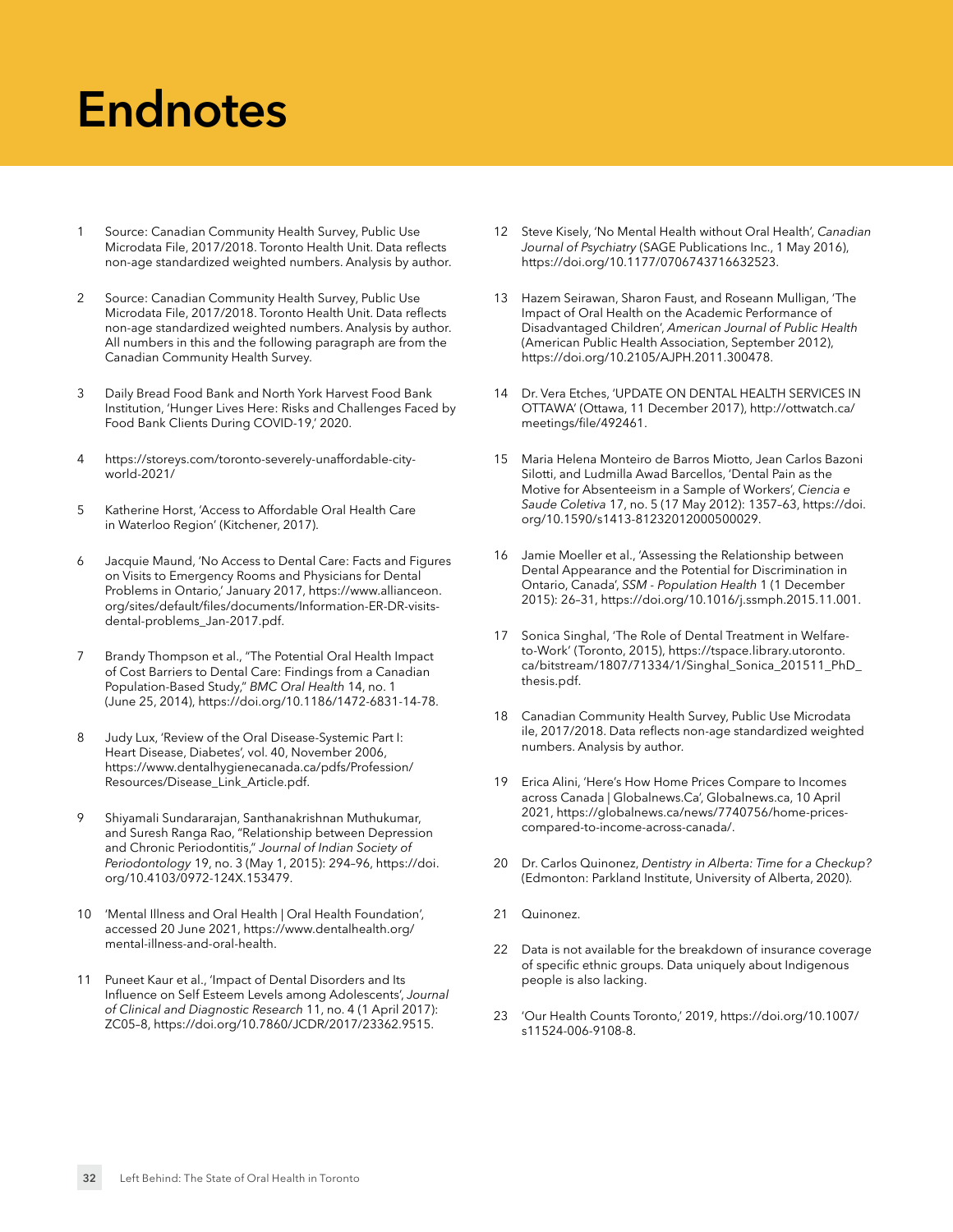- <span id="page-32-0"></span>[24](#page-15-0) Michael A. Rotondi et al., 'Our Health Counts Toronto: Using Respondent-Driven Sampling to Unmask Census Undercounts of an Urban Indigenous Population in Toronto, Canada', [BMJ Open, 3 November 2017, https://doi.org/10.1136/](https://doi.org/10.1136/bmjopen-2017-018936) bmjopen-2017-018936.
- [25](#page-15-0) K. O'Brien et al., 'Oral Health,' Our Health Counts (Toronto, [ON, 2018\), http://www.welllivinghouse.com/wp-content/](http://www.welllivinghouse.com/wp-content/uploads/2018/02/Oral-Health-OHC-Toronto.pdf) uploads/2018/02/Oral-Health-OHC-Toronto.pdf.
- [26](#page-15-0) K. O'Brien et al., "Oral Health," Our Health Counts (Toronto, [ON, 2018\), http://www.welllivinghouse.com/wp-content/](http://www.welllivinghouse.com/wp-content/uploads/2018/02/Oral-Health-OHC-Toronto.pdf) uploads/2018/02/Oral-Health-OHC-Toronto.pdf.
- [27](#page-15-0) O'Brien et al.
- [28](#page-15-0) David M. Krol et al., "Maintaining and Improving the Oral Health of Young Children," *Pediatrics* 134, no. 6 (December 1, 2014): 1224–29, [https://doi.org/10.1542/peds.2014-2984.](https://doi.org/10.1542/peds.2014-2984)
- [29](#page-15-0) Catherine Carstairs and Ian Mosby, 'Indigenous Oral Health, COVID-19, and the Treaty Obligation to Health Care | UTP Journals Blog,' 20 July 2020, https://blog.utpjournals. [com/2020/07/20/indigenous-oral-health-covid-19-and-the](https://blog.utpjournals.com/2020/07/20/indigenous-oral-health-covid-19-and-the-treaty-obligation-to-health-care/)treaty-obligation-to-health-care/.
- [30](#page-15-0) Catherine Carstairs and Ian Mosby, 'Colonial Extractions: Oral Health Care and Indigenous Peoples in Canada, 1945–79,' *Canadian Historical Review* 101, no. 2 (1 June 2020): 192–216, [https://doi.org/10.3138/chr.2018-0097.](https://doi.org/10.3138/chr.2018-0097)
- [31](#page-15-0) Carstairs and Mosby, 'Indigenous Oral Health, COVID-19, and the Treaty Obligation to Health Care | UTP Journals Blog.'
- [32](#page-15-0) 'Impacts of Federal Dental Policies on Indigenous Peoples - Research and Innovation - Ryerson University,' Innovation Newsletter, 2021, https://www.ryerson.ca/research/ [publications/newsletter/2021-02/federal-dental-policies/](https://www.ryerson.ca/research/publications/newsletter/2021-02/federal-dental-policies/).
- [33](#page-15-0) 'About the Non-Insured Health Benefits Program,' 2021, [https://www.sac-isc.gc.ca/eng/1576790320164/1576790364553.](https://www.sac-isc.gc.ca/eng/1576790320164/1576790364553)
- [34](#page-15-0) Office of the Auditor General of Canada, 'Report 4—Oral Health Programs for First Nations and Inuit—Health Canada,' [accessed 20 June 2021, https://www.oag-bvg.gc.ca/internet/](https://www.oag-bvg.gc.ca/internet/English/parl_oag_201711_04_e_42669.html) English/parl\_oag\_201711\_04\_e\_42669.html.
- [35](#page-15-0) Office of the Auditor General of Canada.
- [36](#page-15-0) Ian Mosby and Catherine Carstairs, 'Federal Policies Undermine Indigenous Dental Health,' 5 October 2018, [https://policyoptions.irpp.org/magazines/october-2018/](https://policyoptions.irpp.org/magazines/october-2018/federal-policies-undermine-indigenous-dental-health/) federal-policies-undermine-indigenous-dental-health/.
- [37](#page-15-0) 'Ontario Expanding Access to Dental Care and Affordable Prescription Drugs for Vulnerable Seniors | Ontario Newsroom,' accessed 20 June 2021, https://news.ontario. ca/en/release/1000095/ontario-expanding-access-to-dental[care-and-affordable-prescription-drugs-for-vulnerable-seniors](https://news.ontario.ca/en/release/1000095/ontario-expanding-access-to-dental-care-and-affordable-prescription-drugs-for-vulnerable-seniors).
- [38](#page-16-1) 'Population Estimates, July 1, by Census Metropolitan Area and Census Agglomeration, 2016 Boundaries,' 14 January 2021, <https://doi.org/doi.org/10.25318/1710013501-eng>.
- [39](#page-16-1) Toronto Public Health, 'BudgetTO2019 Toronto Public [Health,' 2019, https://www.toronto.ca/legdocs/mmis/2019/bu/](https://www.toronto.ca/legdocs/mmis/2019/bu/bgrd/backgroundfile-123844.pdf) bgrd/backgroundfile-123844.pdf.
- [40](#page-16-1) Daily Bread Food Bank and North York Harvest Food Bank Institution, 'Hunger Lives Here: Risks and Challenges Faced by Food Bank Clients During COVID-19.'
- [41](#page-16-1) Valerie Tarasuk, Andrée Anne Fafard St-Germain, and Rachel Loopstra, 'The Relationship Between Food Banks and Food Insecurity: Insights from Canada,' Voluntas 31, no. 5 [\(1 October 2020\): 841–52, https://doi.org/10.1007/](https://doi.org/10.1007/s11266-019-00092-w) s11266-019-00092-w.
- [42](#page-16-1) Vanessa Muirhead et al., 'Oral Health Disparities and Food Insecurity in Working Poor Canadians,' *Community Dentistry and Oral Epidemiology* 37, no. 4 (August 2009): 294–304, <https://doi.org/10.1111/j.1600-0528.2009.00479.x>.
- [43](#page-16-1) Donald L. Chi et al., 'Socioeconomic Status, Food Security, and Dental Caries in Us Children: Mediation Analyses of Data from the National Health and Nutrition Examination Survey, 2007-2008,' *American Journal of Public Health* (American [Public Health Association Inc., 2014\), https://doi.org/10.2105/](https://doi.org/10.2105/AJPH.2013.301699) AJPH.2013.301699.
- Rafael L.F. Figueiredo, Stephen W. Hwang, and Carlos Quiñonez, 'Dental Health of Homeless Adults in Toronto, Canada,' *Journal of Public Health Dentistry* 73, no. 1 [\(1 December 2013\): 74–78, https://pubmed.ncbi.nlm.nih.](https://pubmed.ncbi.nlm.nih.gov/22881462/) gov/22881462/.
- [45](#page-16-1) Toronto Public Health, 'BudgetTO2019 Toronto Public Health.'
- [46](#page-16-1) 'Consumer Price Index, Monthly, Not Seasonally Adjusted', [20 June 2021, https://www150.statcan.gc.ca/t1/tbl1/en/](https://www150.statcan.gc.ca/t1/tbl1/en/tv.action?pid=1810000401) tv.action?pid=1810000401.
- [47](#page-16-1) '2. Measuring Disability at Statistics Canada,' 2016, [https://www150.statcan.gc.ca/n1/pub/89-654-x/2016003/](https://www150.statcan.gc.ca/n1/pub/89-654-x/2016003/2_mes-eng.htm) 2\_mes-eng.htm.
- [48](#page-16-1) 'Functional Difficulties: Washington Group, 2017,' 2017, [https://www150.statcan.gc.ca/n1/pub/82-625-x/2018001/](https://www150.statcan.gc.ca/n1/pub/82-625-x/2018001/article/54978-eng.htm) article/54978-eng.htm.
- [49](#page-16-1) Keith Da Silva, Julie W Farmer, and Carlos Quiñonez, 'Access to Oral Health Care for Individuals with Developmental Disabilities: An Umbrella Review,' 2017, https://www.hpda.ca/ [resources/Documents/access for people with developmental](https://www.hpda.ca/resources/Documents/access for people with developmental disabilities 2017.pdf)  disabilities 2017.pdf.
- [50](#page-16-1) Toronto Public Health, "T.O. Health Check: An Overview [of Toronto's Population Health Status," 2019, https://](https://www.toronto.ca/legdocs/mmis/2019/hl/bgrd/backgroundfile-137413.pdf) www.toronto.ca/legdocs/mmis/2019/hl/bgrd/ backgroundfile-137413.pdf.